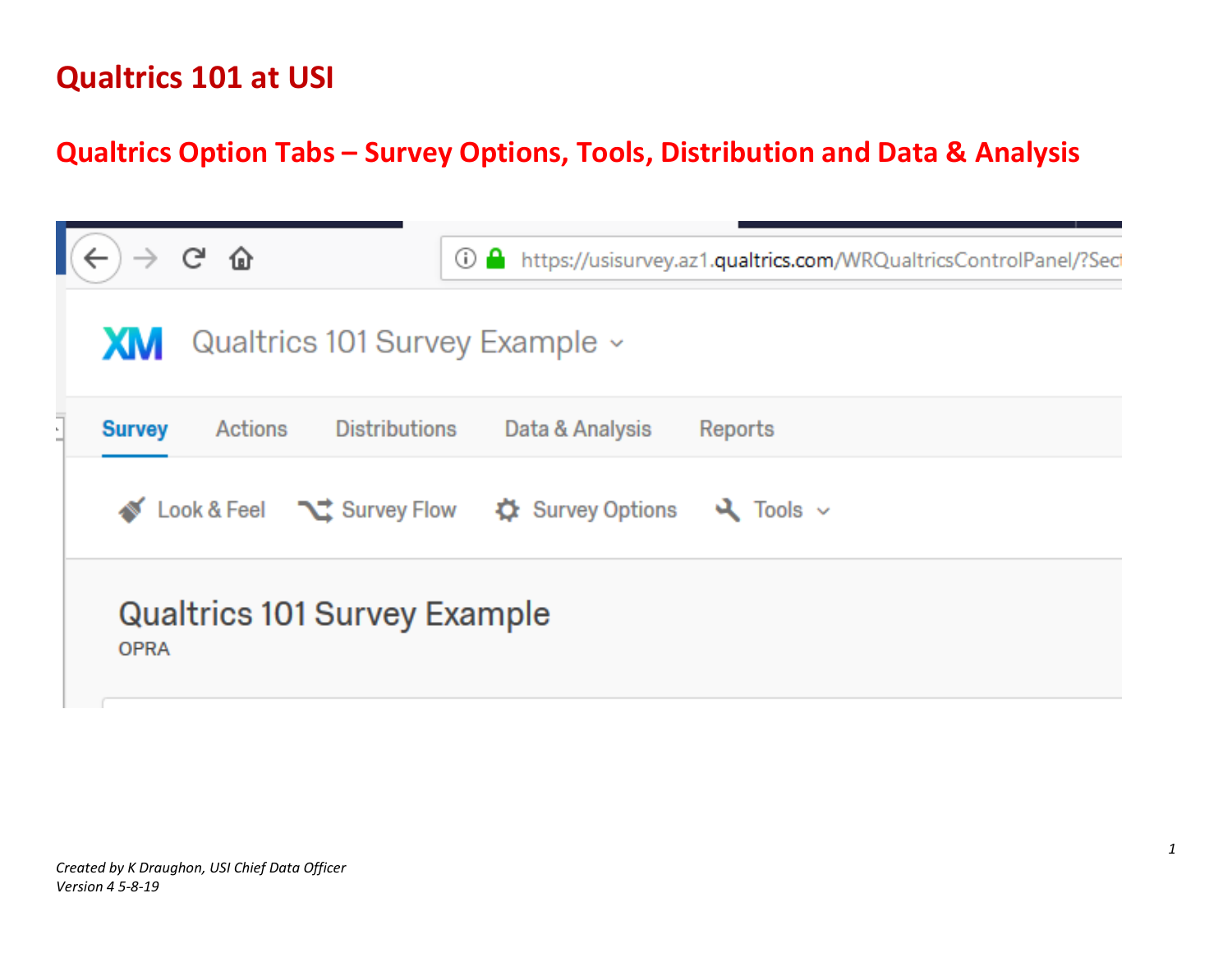### **Survey Options Tab - Survey Experience – Default Settings**

#### **Survey Options**



Things to change:

- 1. Check the "Back Button"
- 2. Uncheck "Save and Continue"
- 3. Change the Survey Title to your survey title
- 4. Delete the text in the Meta Description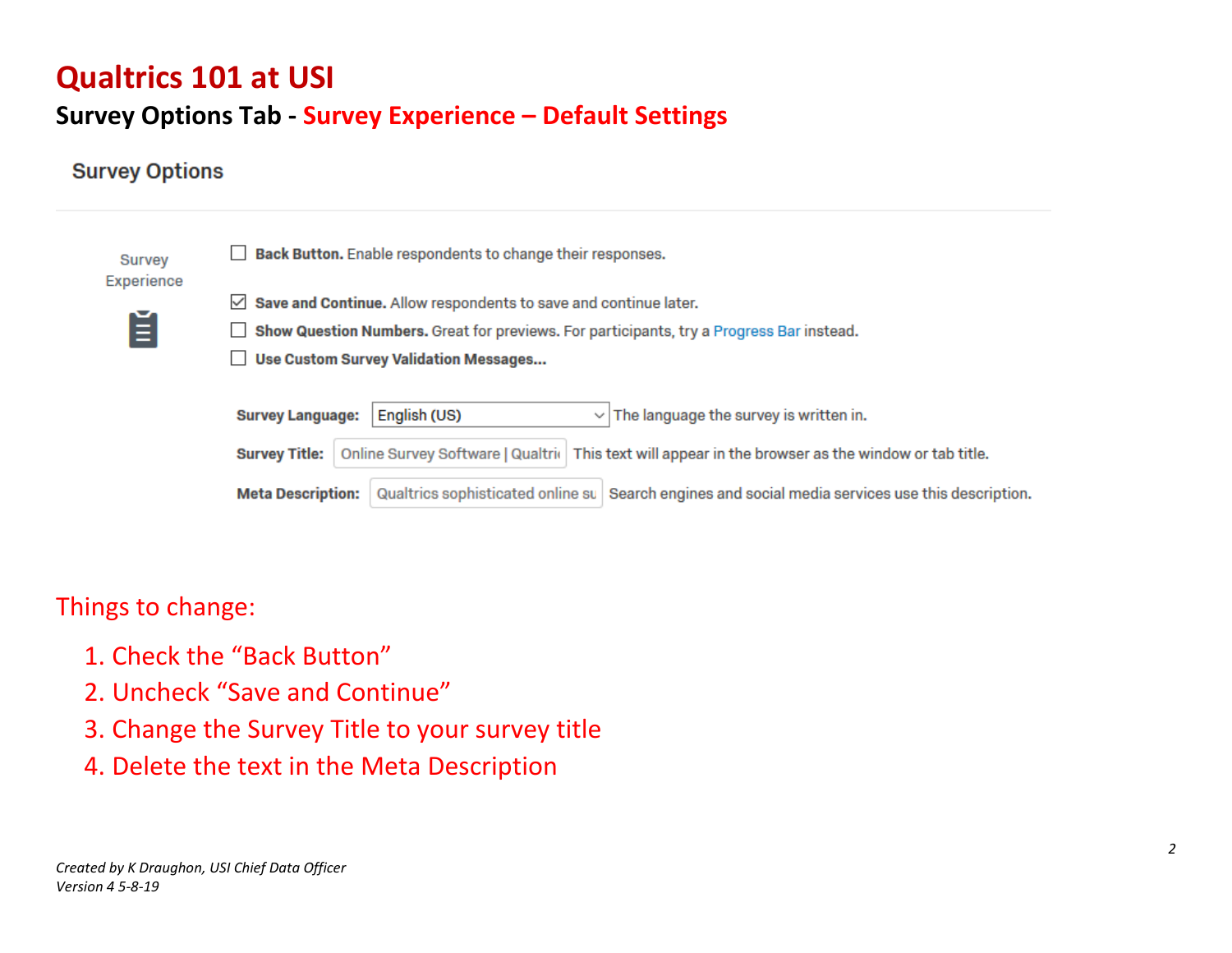**Survey Options Tab**

### **Survey Experience – Revised Settings**

#### **Survey Options**

| Survey<br>Experience | $\vee$ <b>Back Button.</b> Enable respondents to change their responses.<br>Back Button is not available across branches. More Info<br>Save and Continue. Allow respondents to save and continue later. |  |  |  |  |
|----------------------|---------------------------------------------------------------------------------------------------------------------------------------------------------------------------------------------------------|--|--|--|--|
| Ě                    | Show Question Numbers. Great for previews. For participants, try a Progress Bar instead.<br><b>Use Custom Survey Validation Messages</b>                                                                |  |  |  |  |
|                      |                                                                                                                                                                                                         |  |  |  |  |
|                      | English (US)<br>$\vee$ The language the survey is written in.<br><b>Survey Language:</b>                                                                                                                |  |  |  |  |
|                      | <b>Qualtrics 101 Training Survey</b><br>This text will appear in the browser as the window or tab title.<br><b>Survey Title:</b>                                                                        |  |  |  |  |
|                      | <b>Meta Description:</b><br>Search engines and social media services use this description.                                                                                                              |  |  |  |  |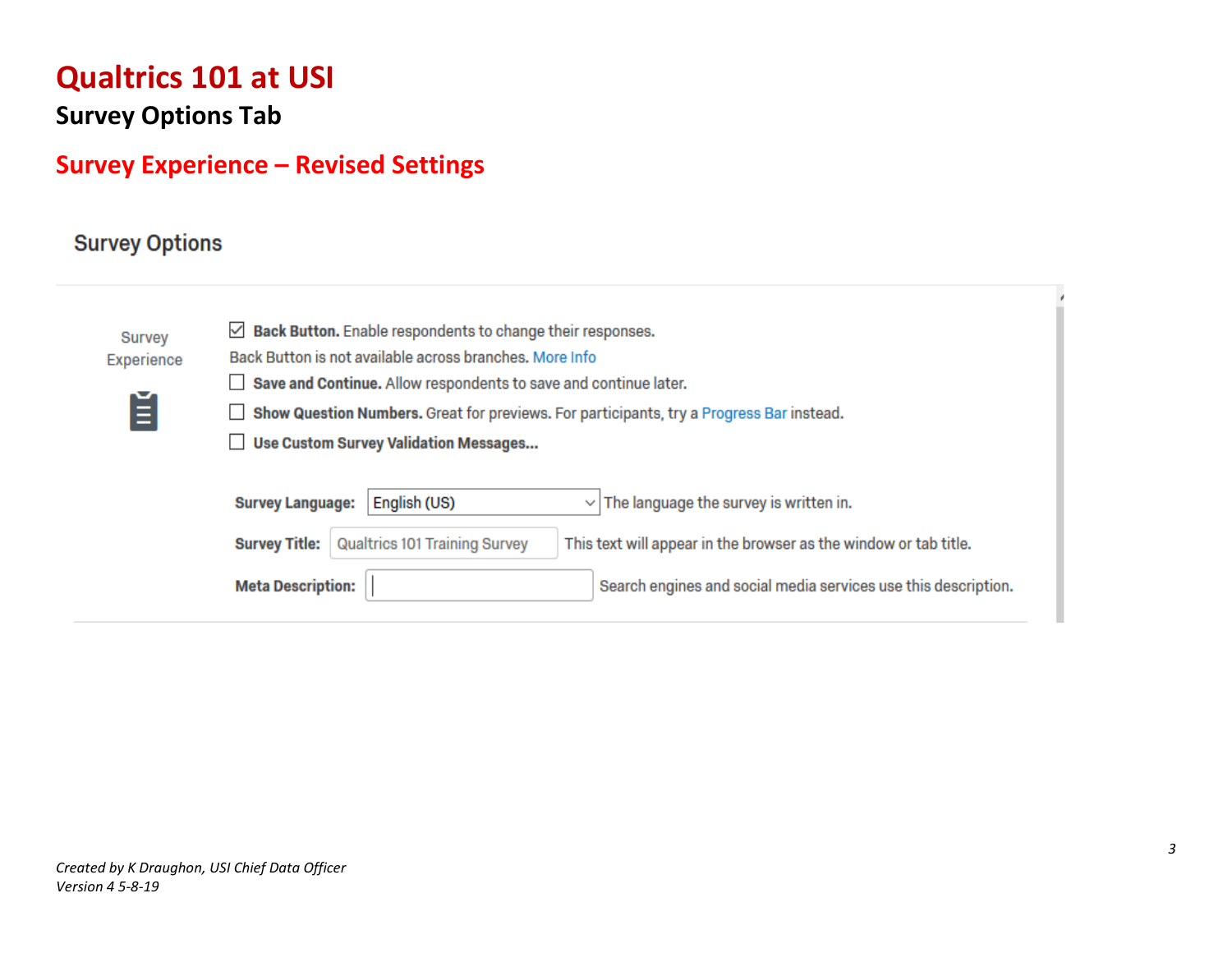### **Survey Options Tab - Survey Protection – Default Settings**

- Survey Protection
- **Open Access.** Allow anyone to take this survey.
- By Invitation Only. Prevent people from taking the survey using an anonymous survey link.



- Password Protection. This password must be entered to take this survey:
- Prevent Ballot Box Stuffing. Keep people from taking this survey more than once.
- HTTP Referer Verification. The user must come from this URL to take the survey:
- $\vee$  **Prevent Indexing.** A tag will be added to the survey to prevent search engines from indexing it.
- Secure Participants' Files. Files uploaded as responses can only be viewed by users with permission to view  $\vee$ responses.

Survey Expiration. The survey will only be available for a specified date range.

Things to change:

Nothing – generally these settings are fine for most surveys unless you want to set up a survey expiration date.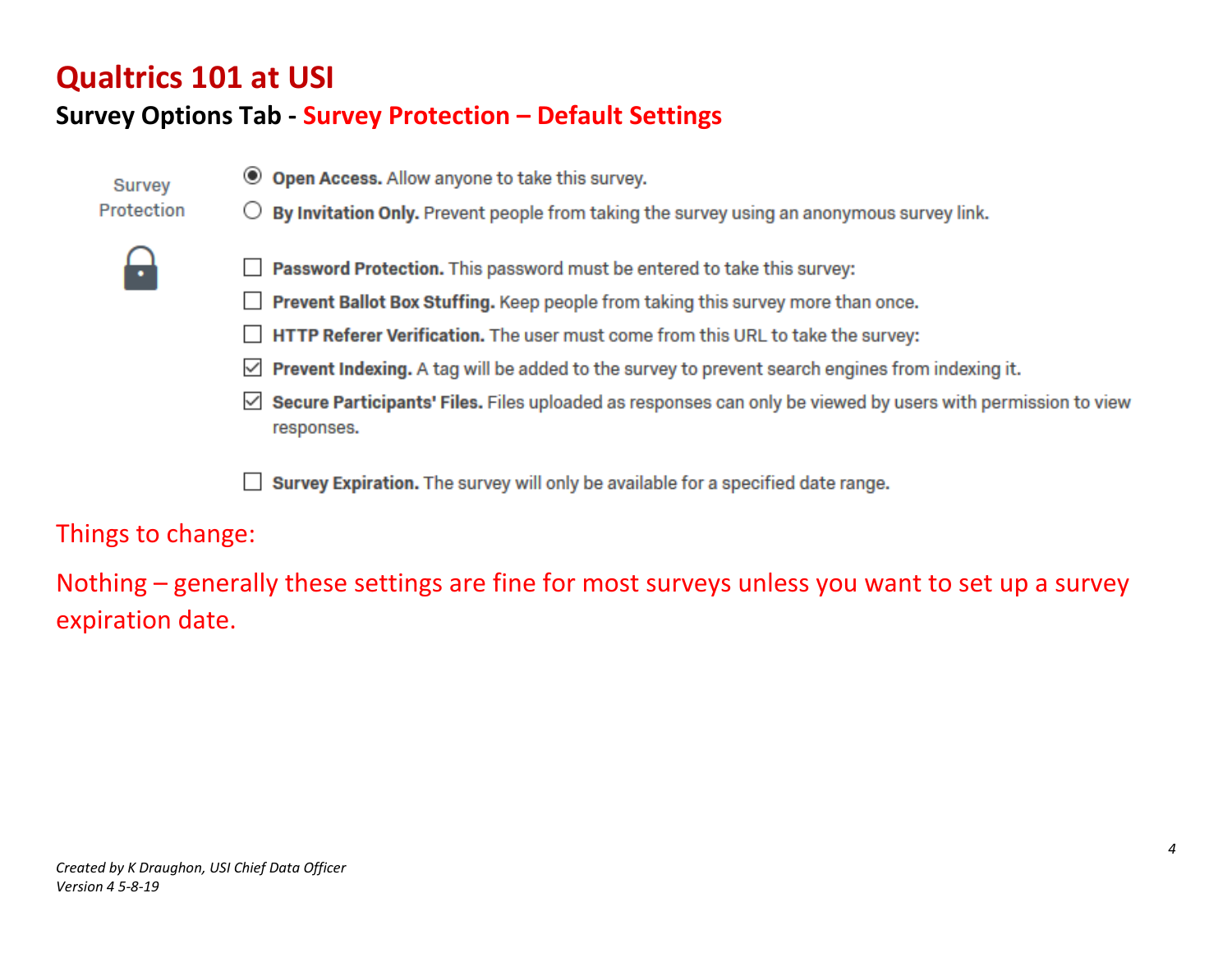#### **Survey Options Tab - Survey Termination – Default Settings**



#### Default end of survey message



We thank you for your time spent taking this survey. Your response has been recorded.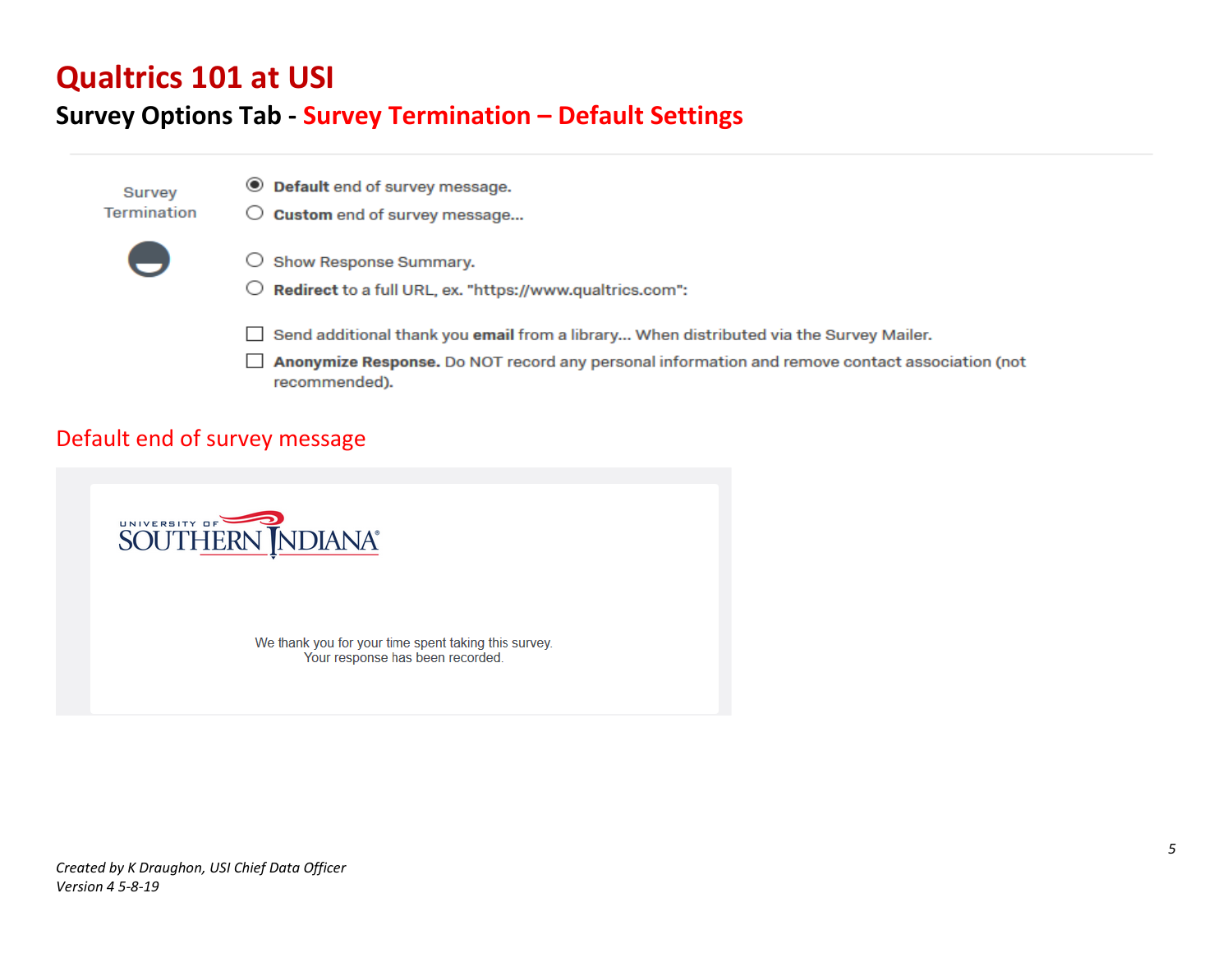#### **Survey Options Tab - Survey Termination – Optional Setting Changes**

- 1. The Default End of Survey Message is fine, but you can customize it and save your Custom End of Survey Message in your message library for future use.
- 2. Show Response Summary selecting this option will allow a respondent to download a PDF of their responses from the "Default End Survey Message" – but it is not an option if you choose to use a Custom End Message.
- 3. Anonymize Response If you need your survey truly anonymous, then select this option. Most surveys are not anonymous, they are confidential. Anonymous means that you have NO WAY to connect the data collected to the individual who provided it, including IP address, location, email, etc.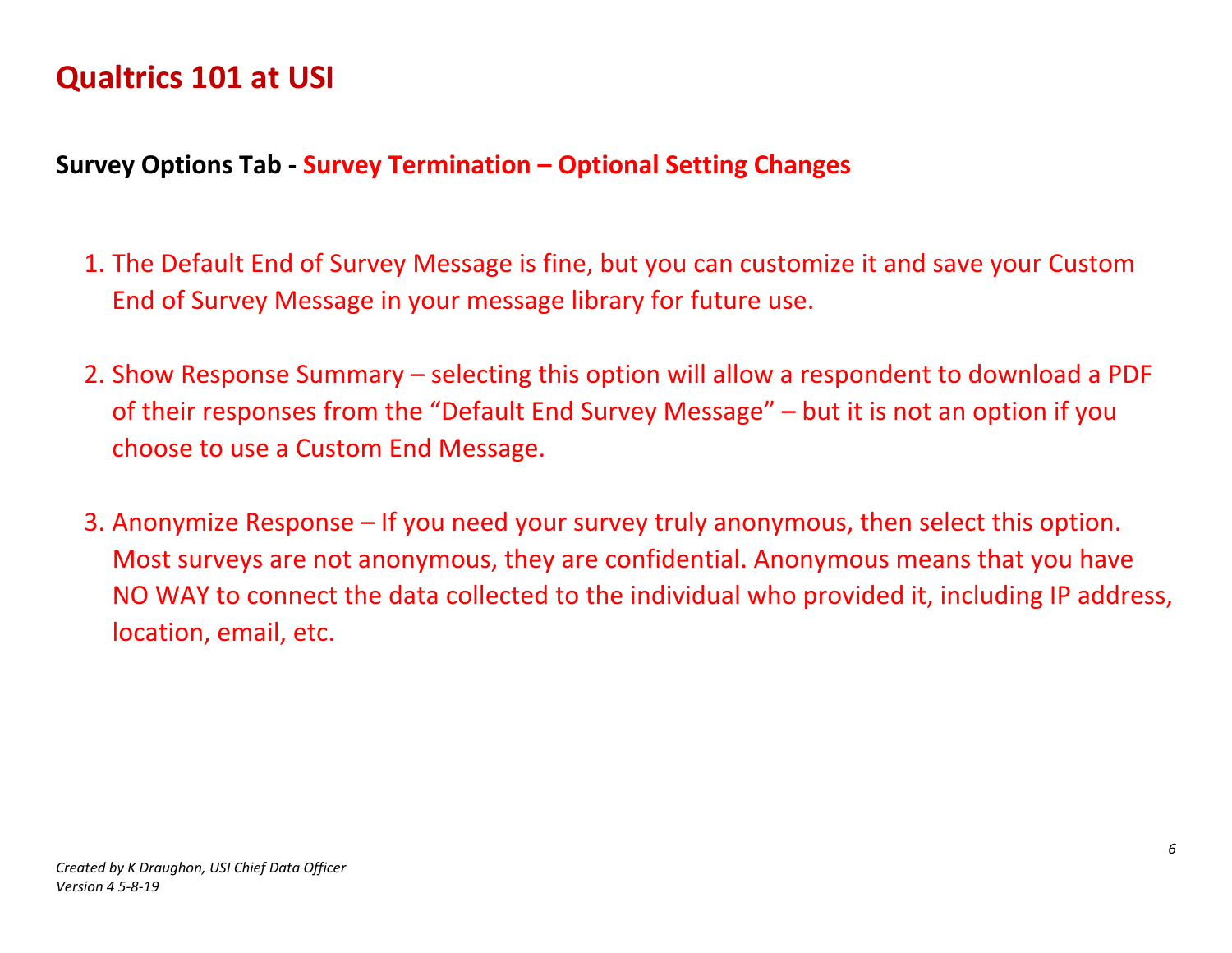#### **Survey Options Tab - Inactive Surveys – Default Settings**

**O** Default inactive survey message. Inactive **Surveys**  $\bigcirc$  Custom inactive survey message...

#### **Inactive Surveys – Optional Setting Changes**

The Default Inactive Survey Message is fine, but you can customize it and save your Custom End Inactive Survey Message in your message library for future use.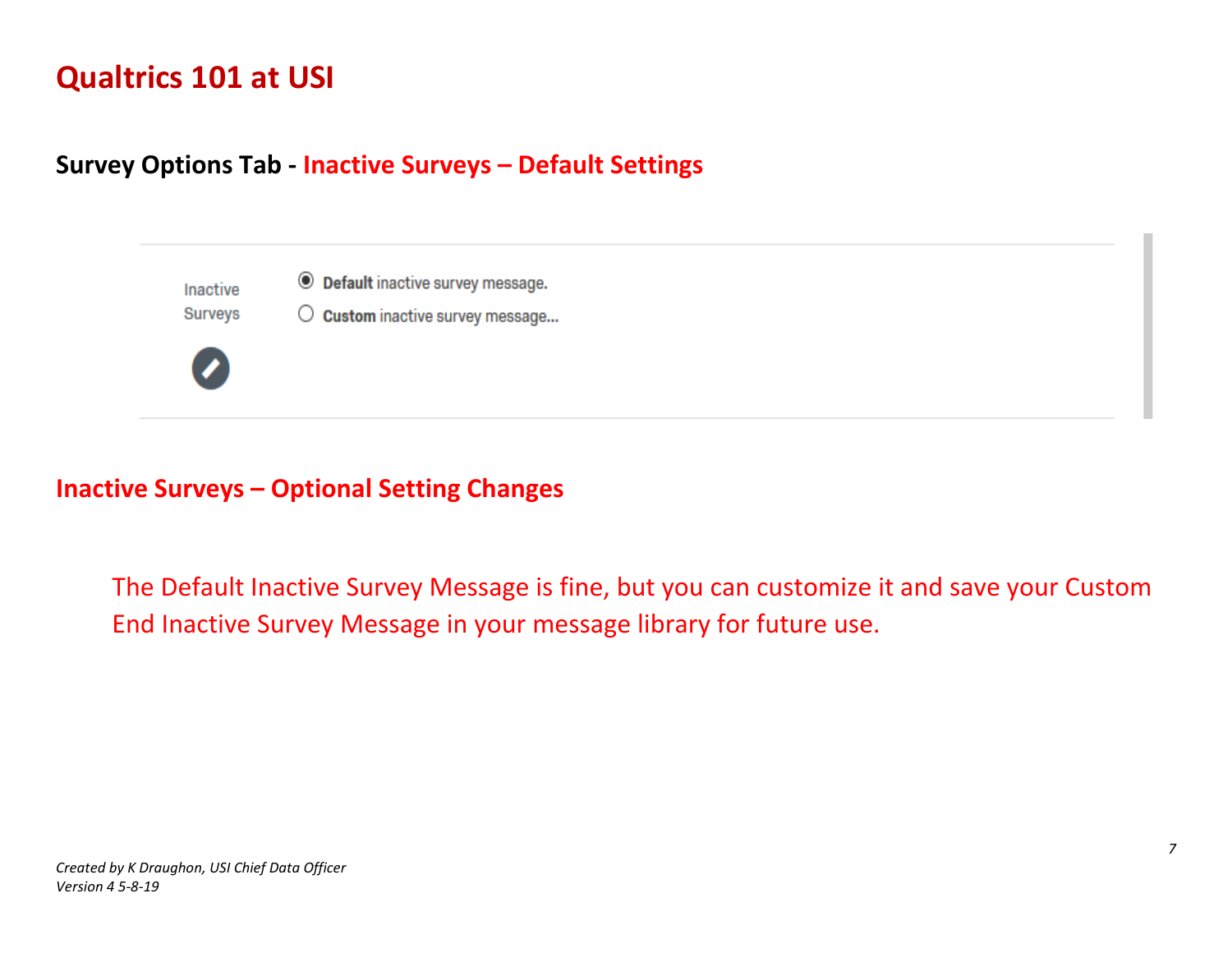### **Survey Options Tab - Partial Completions – Default Settings**

| Partial<br>Completion | Record $\vee$ responses in progress 1 Week $\vee$ after respondent's last activity                   |  |
|-----------------------|------------------------------------------------------------------------------------------------------|--|
| $\mathbf{u}$          | Please note, the recipient cannot continue taking the survey once their data is recorded or deleted. |  |
|                       |                                                                                                      |  |

### **Partial Completions – Optional Setting Changes**

| Partial<br>Completion | Record $\vee$ responses in progress 1 Year<br>$\vee$ after respondent's ast activity<br>$\checkmark$<br>Please note, the recipient cannot continue taking the survey once their data is recorded or deleted. |       |             |  |
|-----------------------|--------------------------------------------------------------------------------------------------------------------------------------------------------------------------------------------------------------|-------|-------------|--|
|                       |                                                                                                                                                                                                              | Close | $\vee$ Save |  |

Change it from 1 week to 1 year to keep people from getting locked out. This can happen if they open the link on their phone, then try to go back and do it again on a computer or wait too long to revisit it.

Close

 $\vee$  Save

ш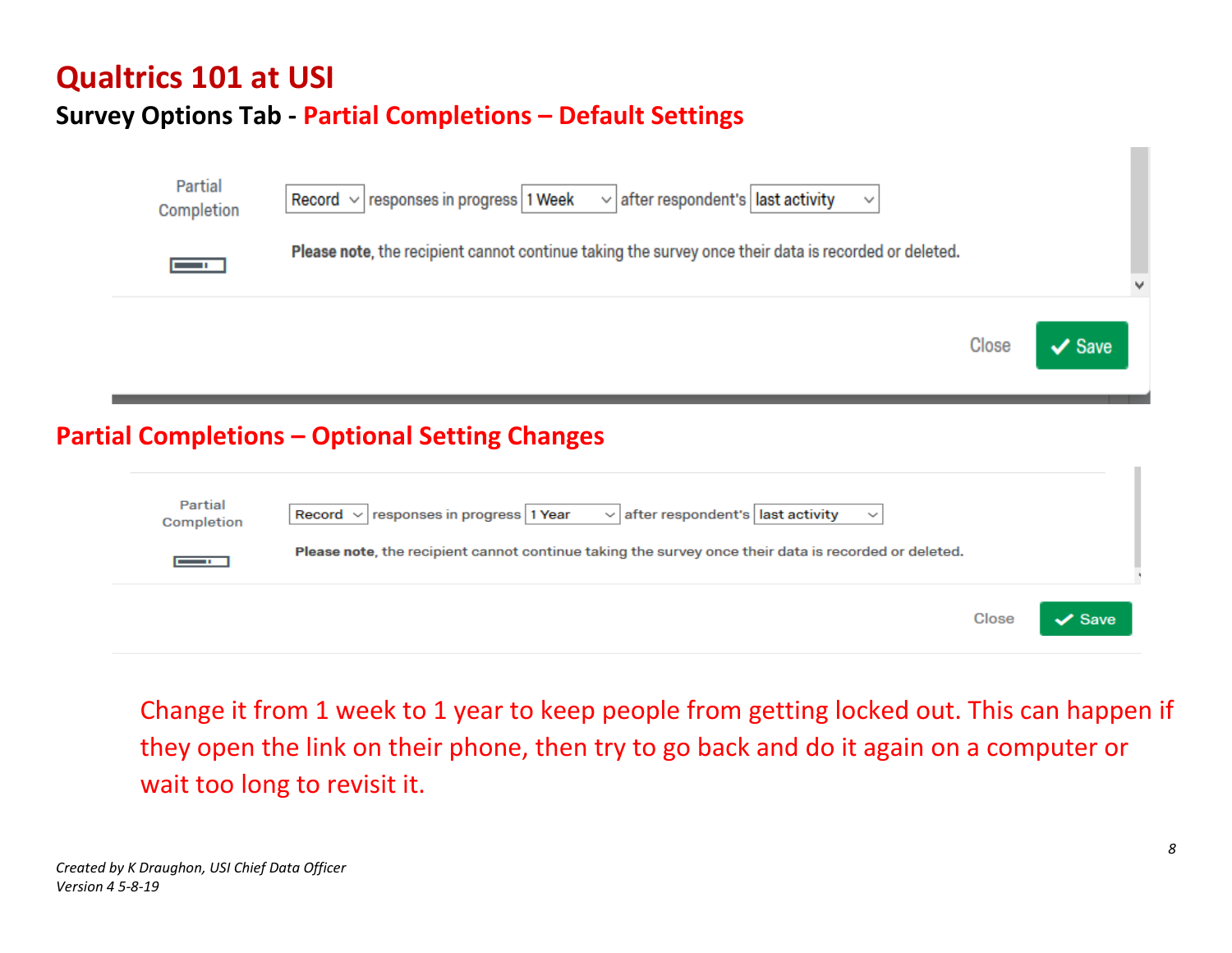# **Tools Tab**

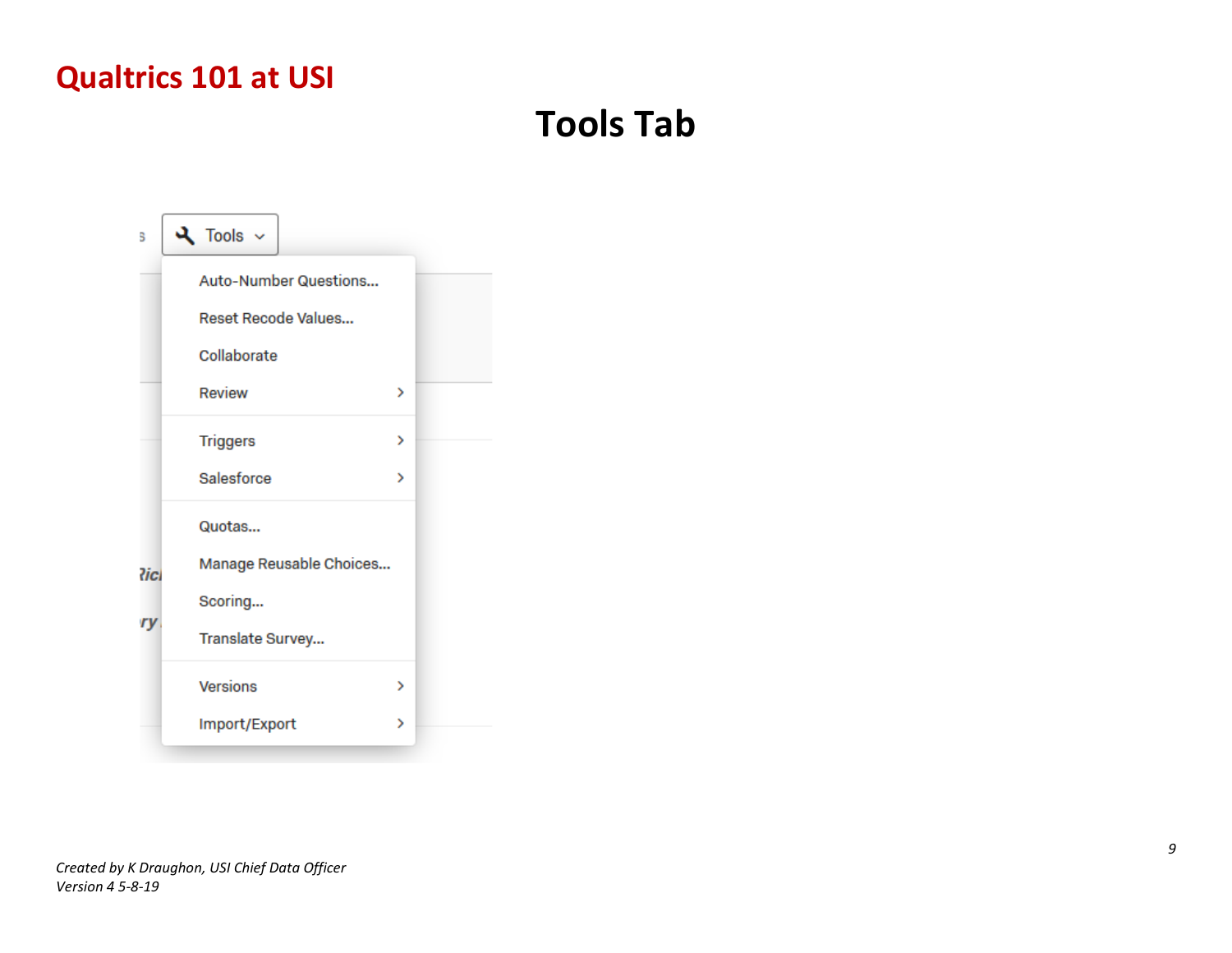#### **Tools Tab - Auto-Number Questions**

| <b>Auto-Number Questions</b>                          |        |
|-------------------------------------------------------|--------|
| Update the export tags of all questions using:        |        |
| <b>Sequential Numbering</b>                           | Q1     |
| <b>Block Numbering</b>                                | Q1.1   |
| <b>Internal ID Numbering</b>                          | QID1   |
| Prefix: $ Q $<br>Skip Export Tags that I have defined |        |
|                                                       | Cancel |

Auto-Number Questions – Sequential Numbering will re-number your questions for you. It does NOT affect any skips or display logic (i.e. it fixes those too). *Best to run this before you start testing your survey.*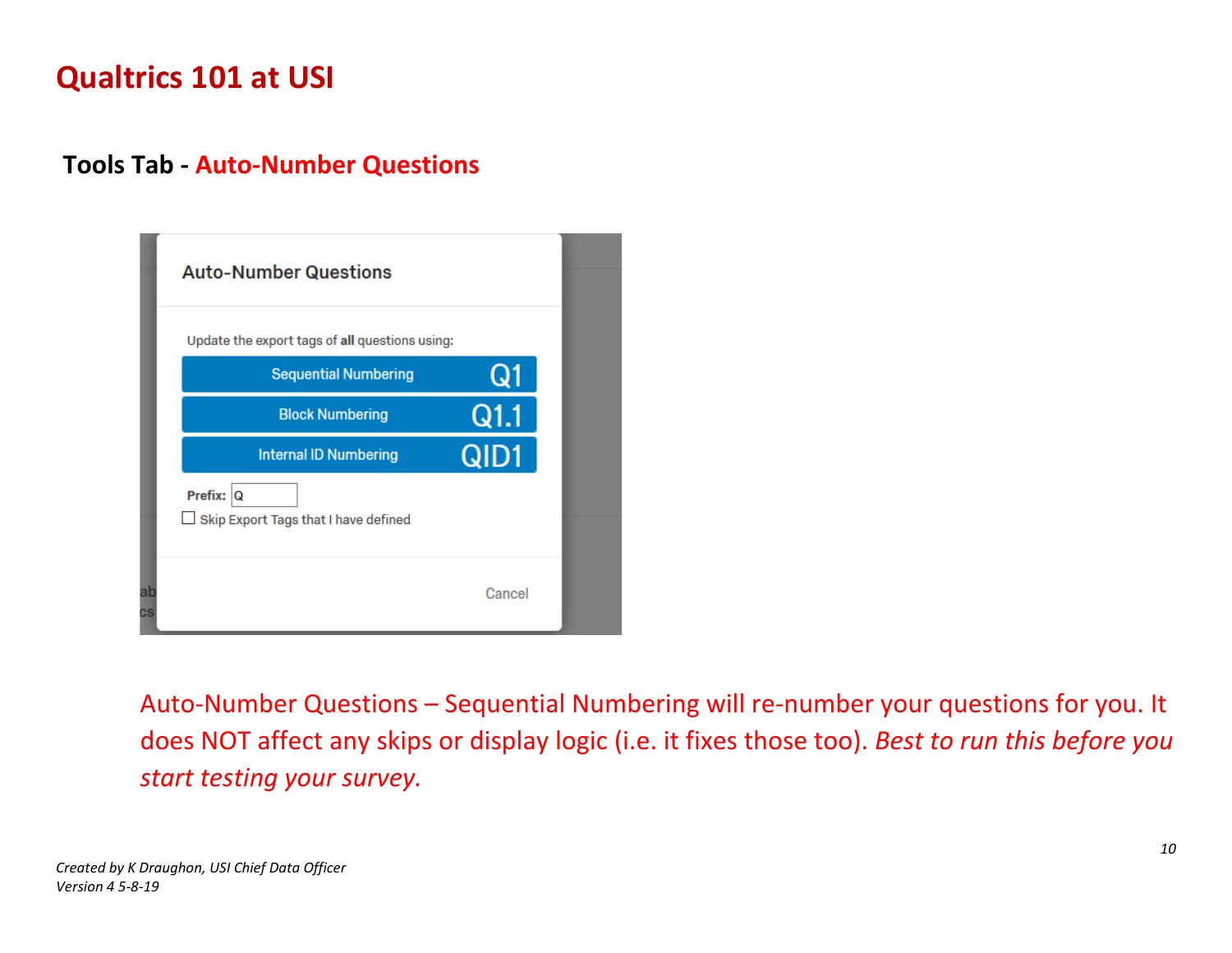#### **Tools Tab - Collaborate**

|       | <b>Collaborate on Project: Qualtrics 101 Survey Example</b> |                    |                                    |                     |      |                   |  |
|-------|-------------------------------------------------------------|--------------------|------------------------------------|---------------------|------|-------------------|--|
|       | Type Username or Email                                      | $\mathbf{I}_*$ Add | <b>User and Group Address Book</b> |                     |      |                   |  |
|       | User                                                        | Edit               | <b>View Reports</b>                | Activate/Deactivate | Copy | <b>Distribute</b> |  |
| nt Ed | <b>Belle Cowden</b>                                         | $\Box$ Details     | $\vee$ Details                     |                     |      | Г                 |  |

You can share access to a project and set permissions with others who have USI Qualtrics licenses.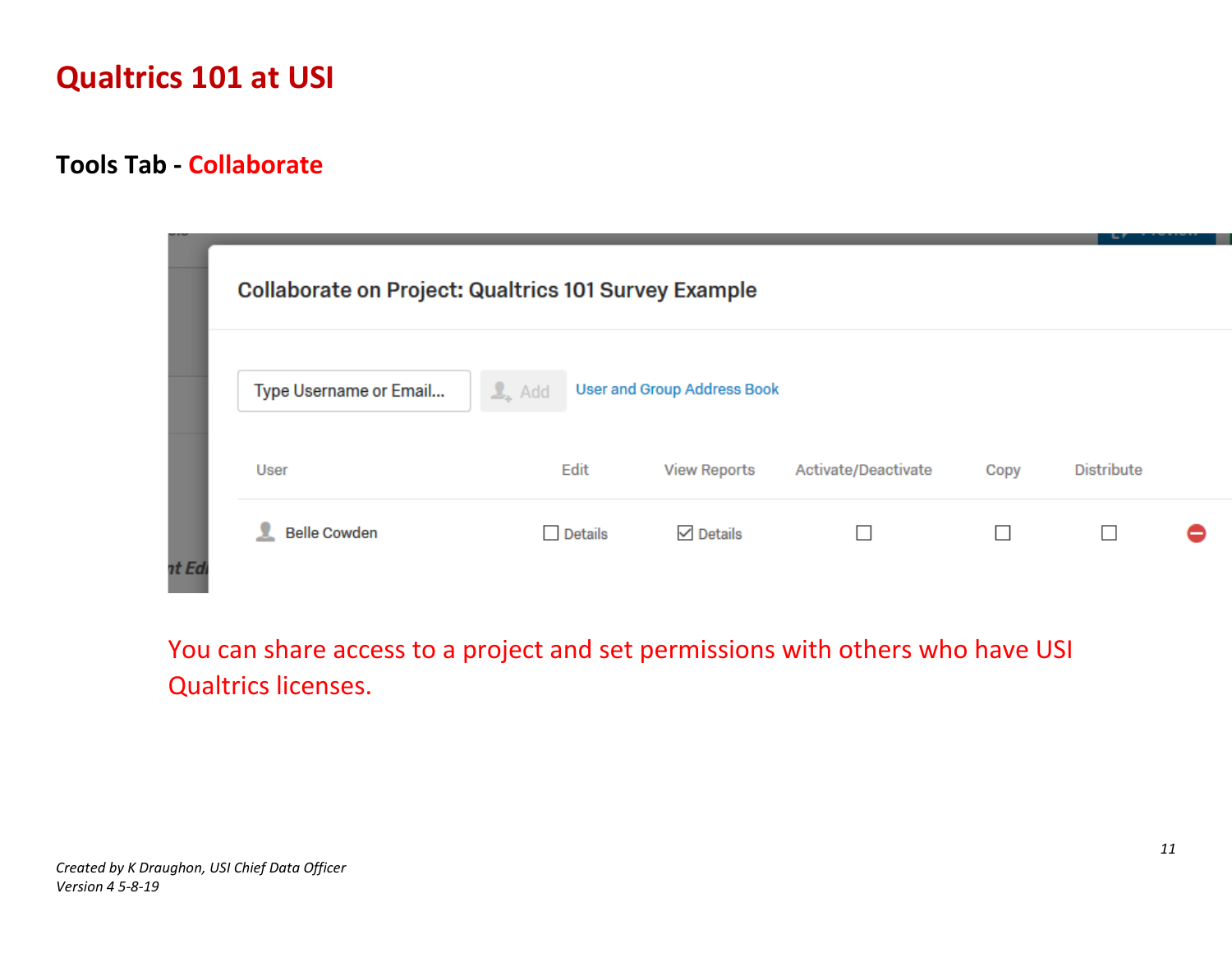#### **Tools Tab - Review**



### Always spell check your surveys and forms!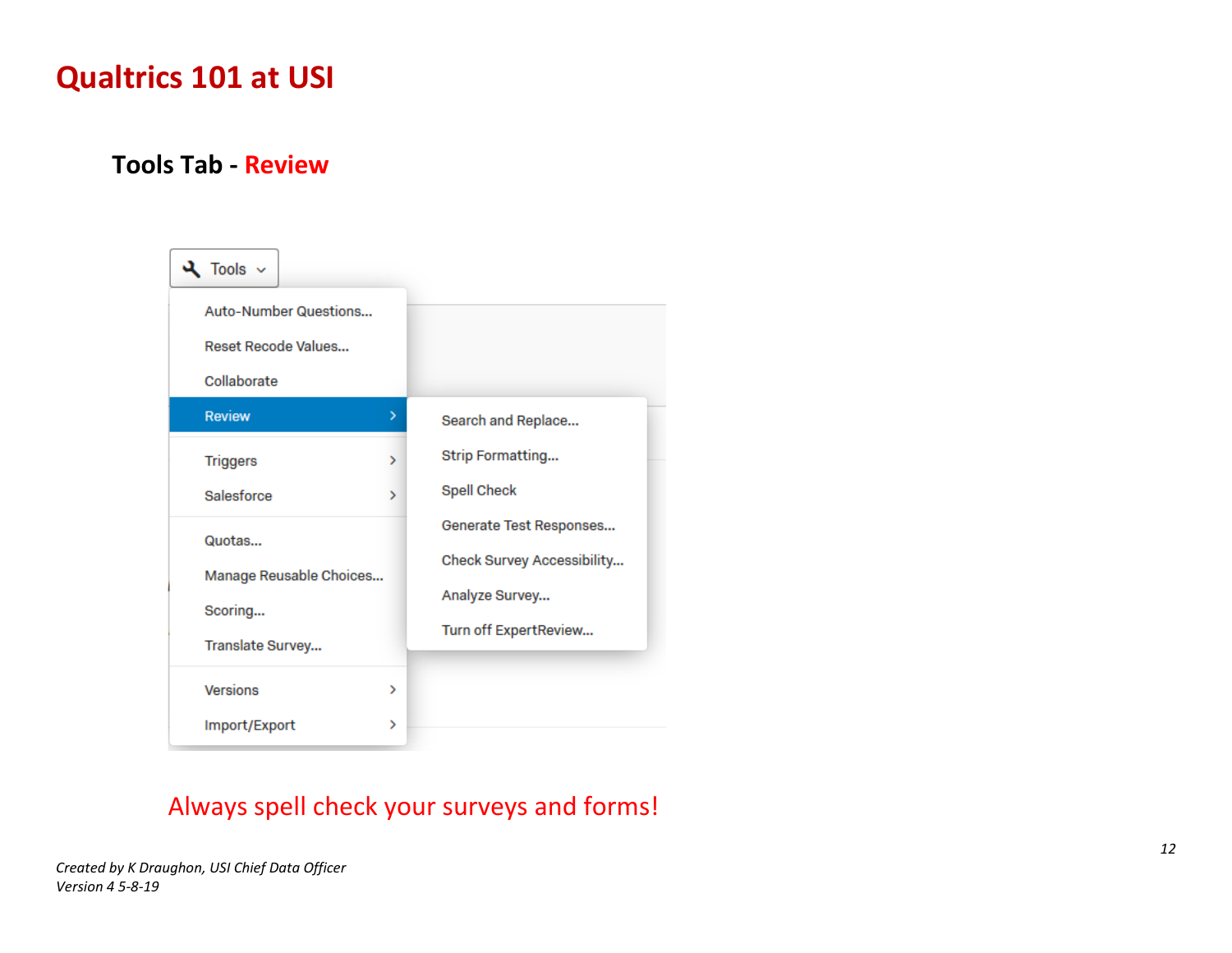### **Tools Tab - Triggers (email triggers)**

### **Default settings**

**Triggers** 

| $\bowtie$ Send An Email On Survey Complete: Add a Condition                                                        |                       |
|--------------------------------------------------------------------------------------------------------------------|-----------------------|
| To Email Address: Kat.Draughon@usi.edu                                                                             |                       |
| <b>From Name:</b>                                                                                                  |                       |
| <b>Reply-To Email:</b>                                                                                             |                       |
| Subject: Qualtrics 101 Survey Example                                                                              |                       |
| Message:                                                                                                           |                       |
|                                                                                                                    |                       |
| ಸಿ<br>Size $\cdot$ <b>B</b> $I$ <b>U</b><br>$\leftrightarrow$<br>${A}$<br>Font<br>Less<br>$\overline{\phantom{a}}$ |                       |
| ∐<br>B<br>$E = 2E$<br>$A -$<br>⊠- ∣<br>할 줄<br>制圖 다<br>⊞ ⊜<br>$\mathbf{I}_{\mathbf{x}}$<br>- 15<br>- 약              |                       |
| Send immediately $\sqrt{*}$<br>When:                                                                               |                       |
| Include Response Report ⊠                                                                                          |                       |
| Show Full Question Text                                                                                            |                       |
|                                                                                                                    | <b>Finish Editing</b> |
| <b>Add Another Trigger</b>                                                                                         |                       |
| <b>X</b> Close Without Saving                                                                                      | ✔ Save Triggers       |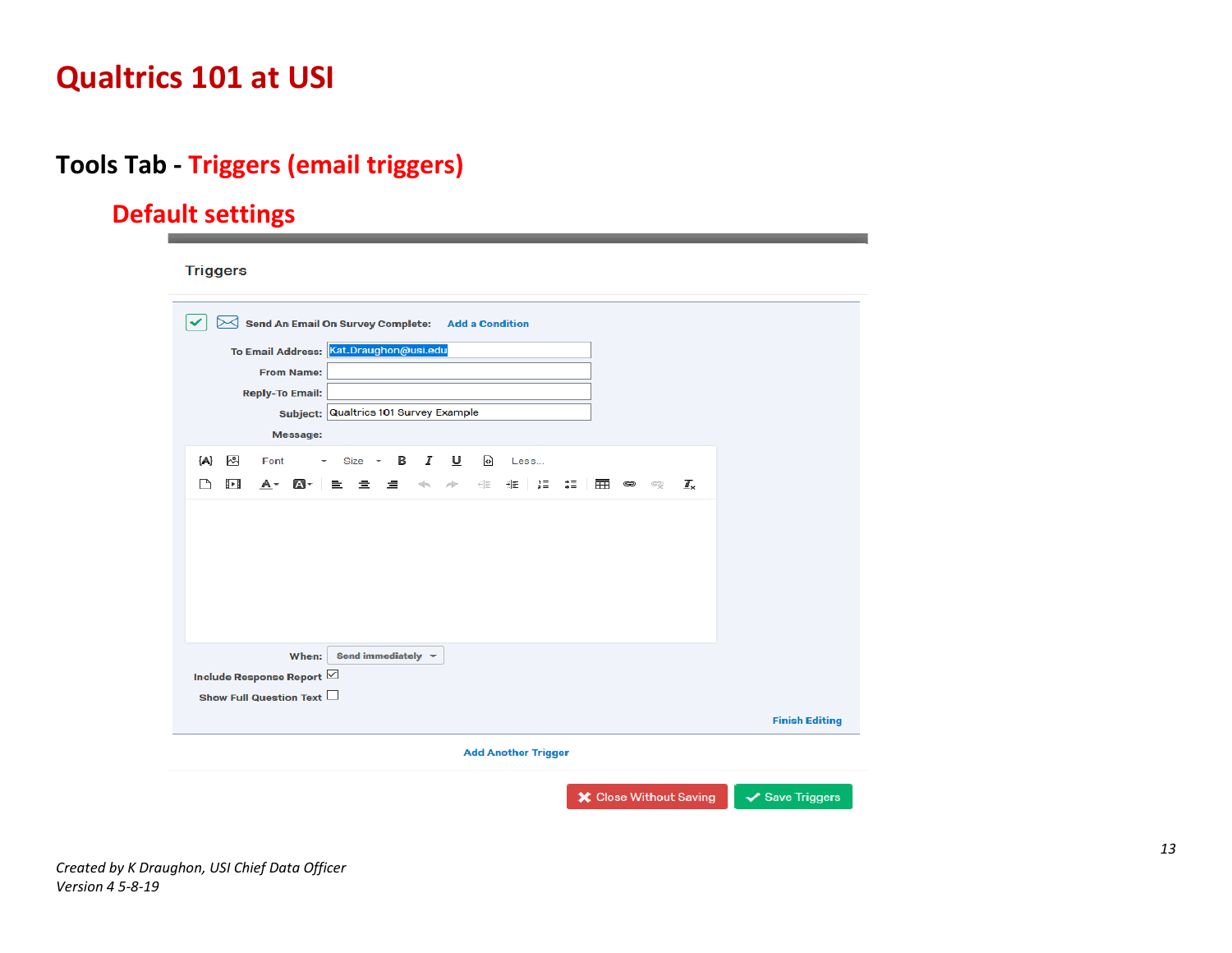### **Tools Tab - Triggers (email triggers)**

### **Example settings**

| $\mathcal{\rbrack}$ Send An Email On Survey Complete:                                                             |                       |
|-------------------------------------------------------------------------------------------------------------------|-----------------------|
| Q6 Are you a membumni Association? v<br>Is Selected $\sim$<br>Question $\sim$<br>Yes $\vee$                       |                       |
| To Email Address: \${q://QID2/ChoiceTextEntryValue/3}                                                             |                       |
| From Name: Qualtrics 101 Trainer - Kat Draughon                                                                   |                       |
| Reply-To Email:   kdraughon@usi.edu                                                                               |                       |
| Subject: Qualtrics 101 Survey Confirmation                                                                        |                       |
| Message:                                                                                                          |                       |
| ನಿ<br>$\leftrightarrow$<br>{A}<br>B I<br><b>U</b><br>$Size -$<br>Less<br>Font                                     |                       |
| ਃ≡ ∣ ⊞∃<br>非 語<br>٦<br>⊡<br>0 -<br>표<br>А-<br>亖<br><b>මෙ</b> ලො<br>$I_{\times}$<br>亖<br>卓<br>è.                   |                       |
| \${q://QID2/ChoiceTextEntryValue/1},<br>Thank you for being a USI alumni member and signing up for Qualtrics 101. |                       |
| Send immediately $\sqrt{*}$<br>When:<br>Include Response Report                                                   |                       |
|                                                                                                                   | <b>Finish Editing</b> |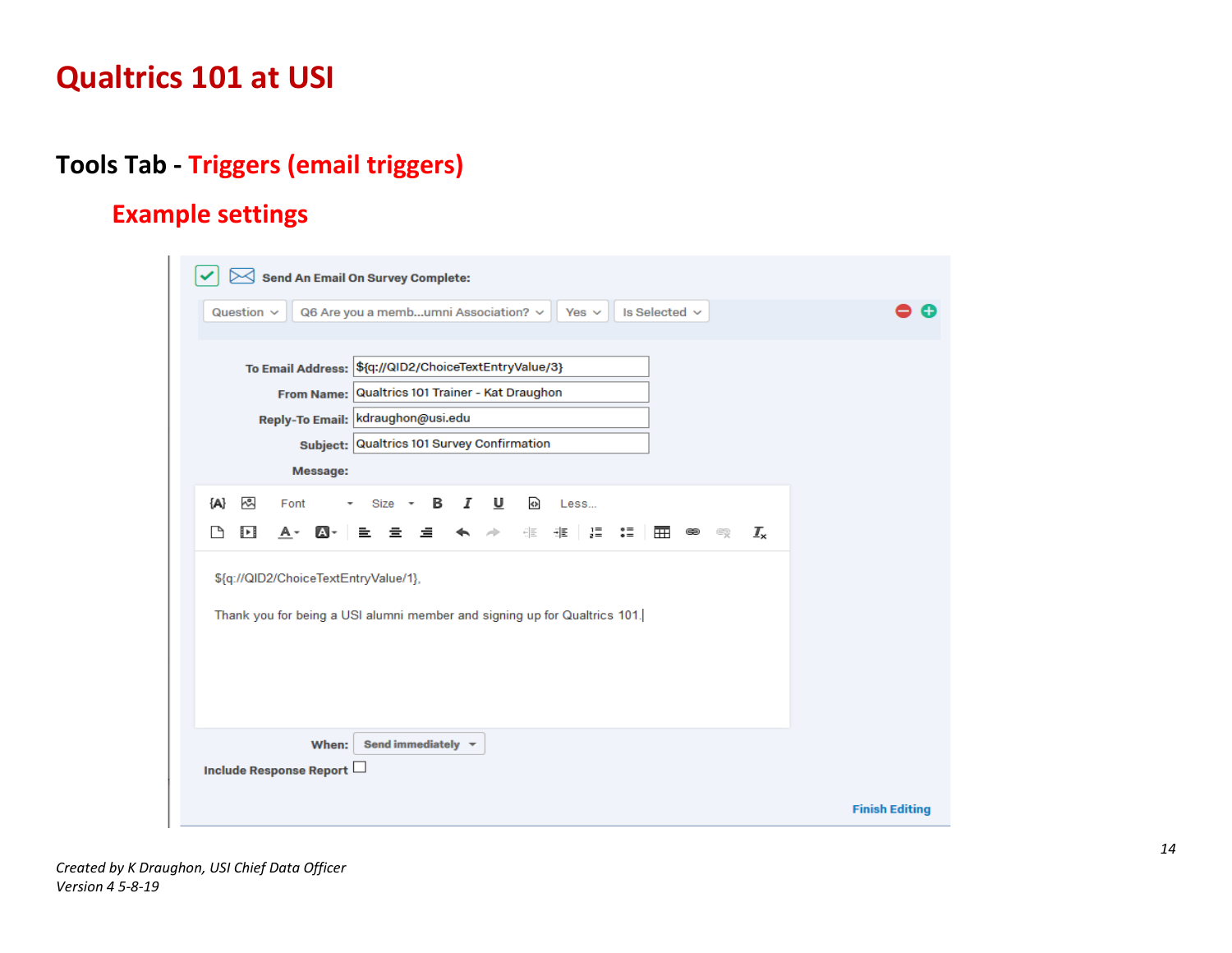### **Tools Tab - Triggers (email triggers) - Settings and Uses**

There are lots of options and reasons to use Trigger Emails

- 1. Send out confirmation responses
- 2. Notify someone (yourself or someone else) that a form/survey submission has been made
- 3. Pipe-in information that was collected from the form (such as email, name, etc.)
- 4. Create multiple trigger email versions that can be sent out to specific groups depending on what they indicated in the survey (The example is set so that this version of the trigger email only goes to those who said they were a member of the USI alumni association)
- 5. You can customize the From Name
- 6. You can enter a specific email, such as your own, in the reply-to, BUT be aware the respondent will not see that email, but any replies will actually go to the email you specify.
- 7. Best to uncheck the "Include Response Report" unless you want to include the data submitted as part of the trigger email. NOT RECOMMENDED EXCEPT FOR CERTAIN FORMS.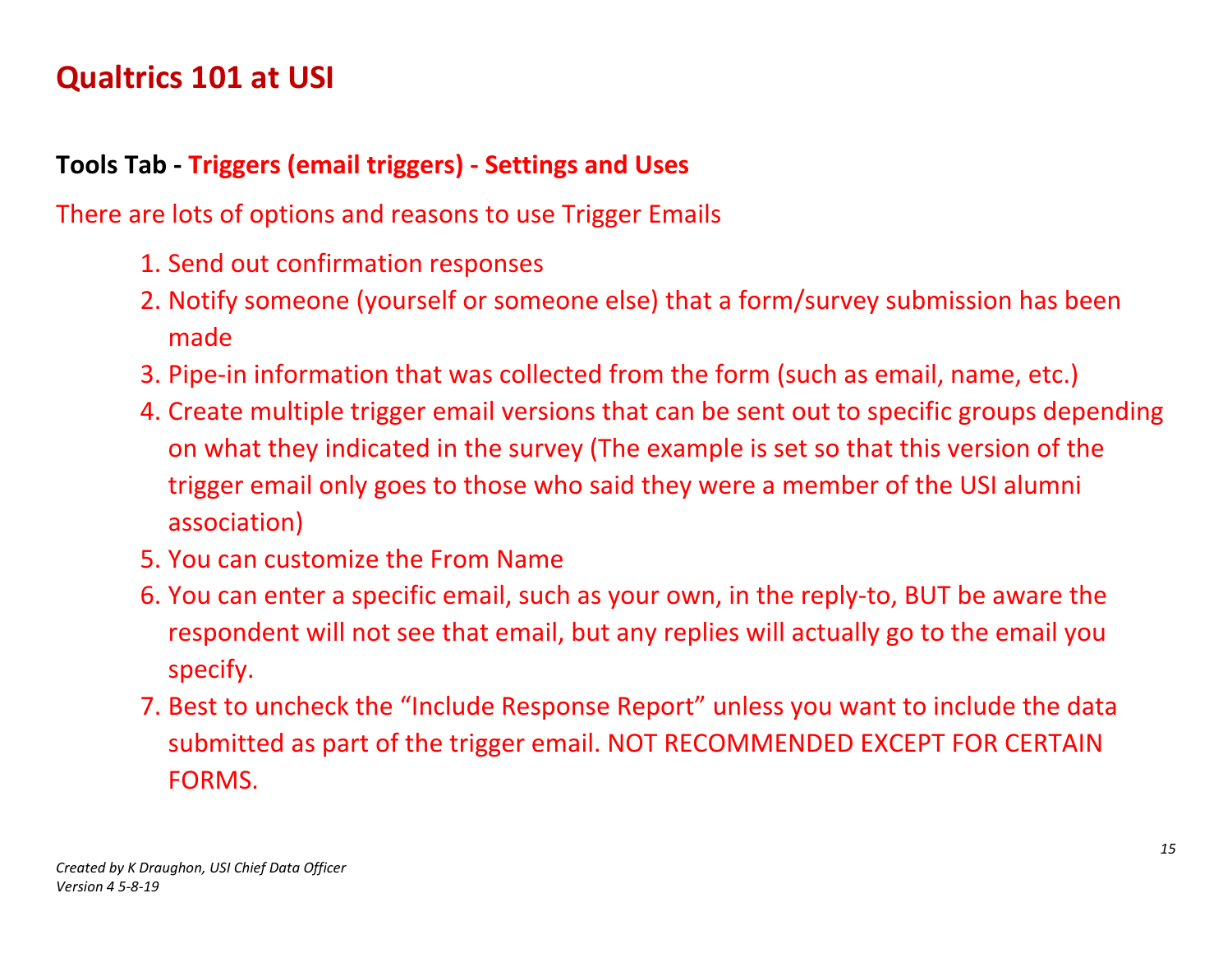### **Tools Tab - Versions – Version History**

|                  |                | <b>Version History</b>                                       |   |                                                                |                                                            |  |
|------------------|----------------|--------------------------------------------------------------|---|----------------------------------------------------------------|------------------------------------------------------------|--|
| ion"             | 8              | ○ Saved<br>Mar 20, 2019 9:38 AM<br><b>Katherine Draughon</b> |   | View in Editor                                                 | <b>3</b> Restore                                           |  |
| ient.            | $\overline{7}$ | ○ Saved<br>Mar 20, 2019 9:15 AM<br>Katherine Draughon        |   | <b>Status</b><br>Saved<br>Saved By                             | Saved<br>Mar 20, 2019 9:38 AM<br><b>Katherine Draughon</b> |  |
|                  | 6              | ○ Saved<br>Mar 14, 2019 1:08 PM<br>Katherine Draughon        |   | Description<br><b>Questions Changed Since Previous Version</b> | <b>Autosaved version</b>                                   |  |
|                  | 5              | ○ Saved<br>Mar 14, 2019 11:55 AM<br>Katherine Draughon       |   | $\boldsymbol{A}$                                               | Q3 - Applicant/Requestor informationQuestion               |  |
| ient.            | $\overline{4}$ | ○ Saved<br>Mar 13, 2019 4:12 PM<br>Katherine Draughon        | v |                                                                |                                                            |  |
| Somewhat di<br>О |                |                                                              |   |                                                                | Close                                                      |  |

Version History lets you see what, when and who has made changes to the survey. Very helpful if you have collaborators or if you need to revert to an earlier version.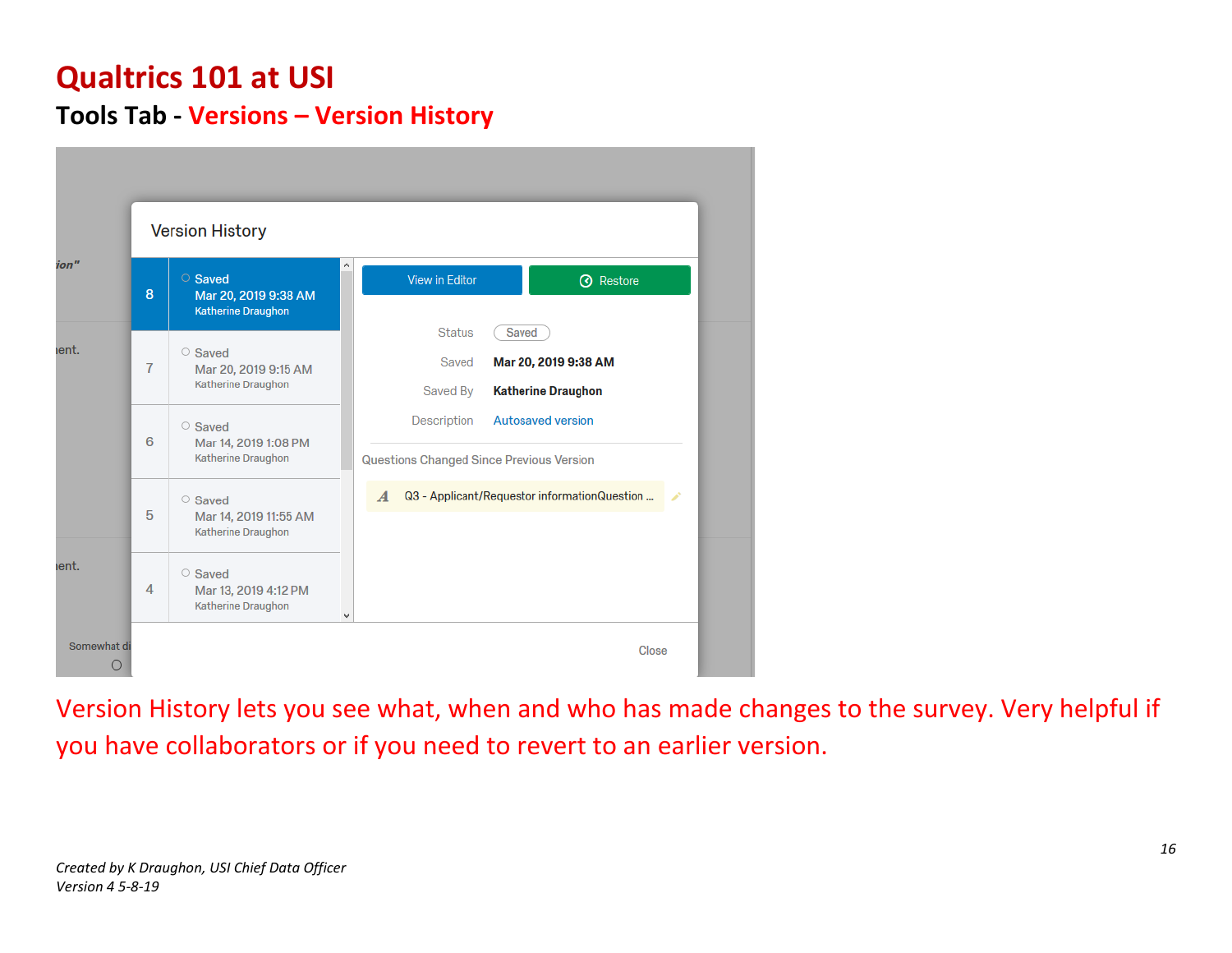# **Qualtrics 101 at USI Tools Tab - Import/Export**

| IS   | $\lambda$ Tools $\sim$  |   | Page Break            |
|------|-------------------------|---|-----------------------|
|      | Auto-Number Questions   |   |                       |
|      | Reset Recode Values     |   |                       |
|      | Collaborate             |   |                       |
|      | <b>Review</b>           | X |                       |
|      | <b>Triggers</b>         | > |                       |
|      | Salesforce              | У |                       |
| "rev | Quotas                  |   |                       |
|      | Manage Reusable Choices |   |                       |
|      | Scoring                 |   |                       |
| e fo | Translate Survey        |   |                       |
|      | <b>Versions</b>         | > |                       |
|      | Import/Export           | × | Print Survey          |
|      |                         |   | Import Survey         |
|      |                         |   | <b>Export Survey</b>  |
|      |                         |   | Export Survey to Word |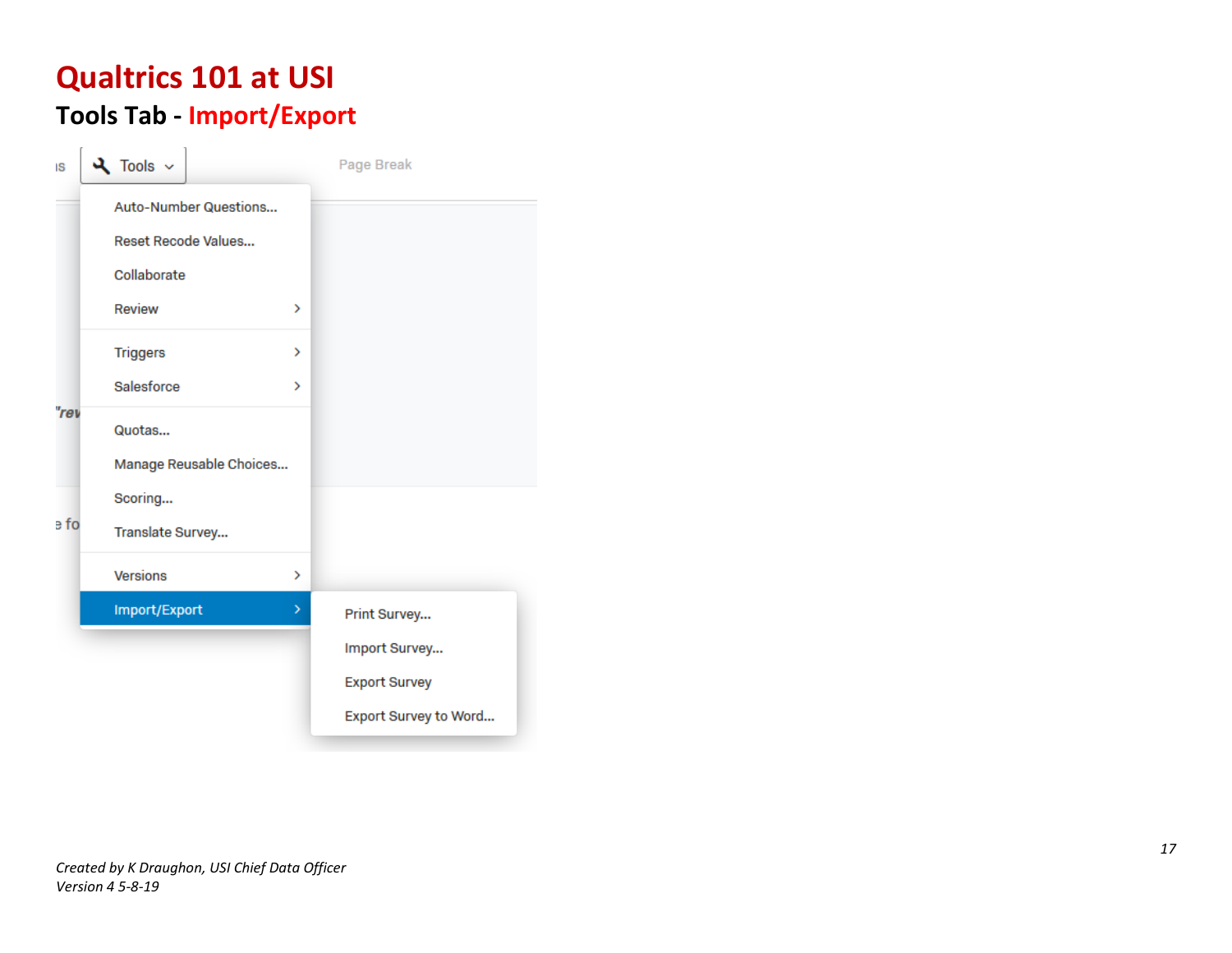**Print Survey:** Prints the survey to a PDF. Great for sharing with others for review.

**Import Survey:** If you have a Qualtrics survey file (Survey Name.QSF) in another license or someone outside of USI wants to send you a Qualtrics survey to use at USI, you can import the .QSF file into your USI license using this feature.

**\_\_\_\_\_\_\_\_\_\_\_\_\_\_\_\_\_\_\_\_\_\_\_\_\_\_\_\_\_\_\_\_\_\_\_\_\_\_\_\_\_\_\_\_\_\_\_\_\_\_\_\_\_\_\_\_\_\_\_\_\_\_\_\_\_\_\_\_\_\_\_\_\_\_\_\_\_\_\_\_**

**Export Survey:** If you want to send a Qualtrics survey file (.QSF) to someone outside of USI to use within their own Qualtrics license, use this to create a survey file that you can email to someone else to use.

**Export Survey to Word:** The Word version includes page breaks and other details that make it print out much longer, but it can be useful for some reviews. Print Survey – PDF is generally the better option though.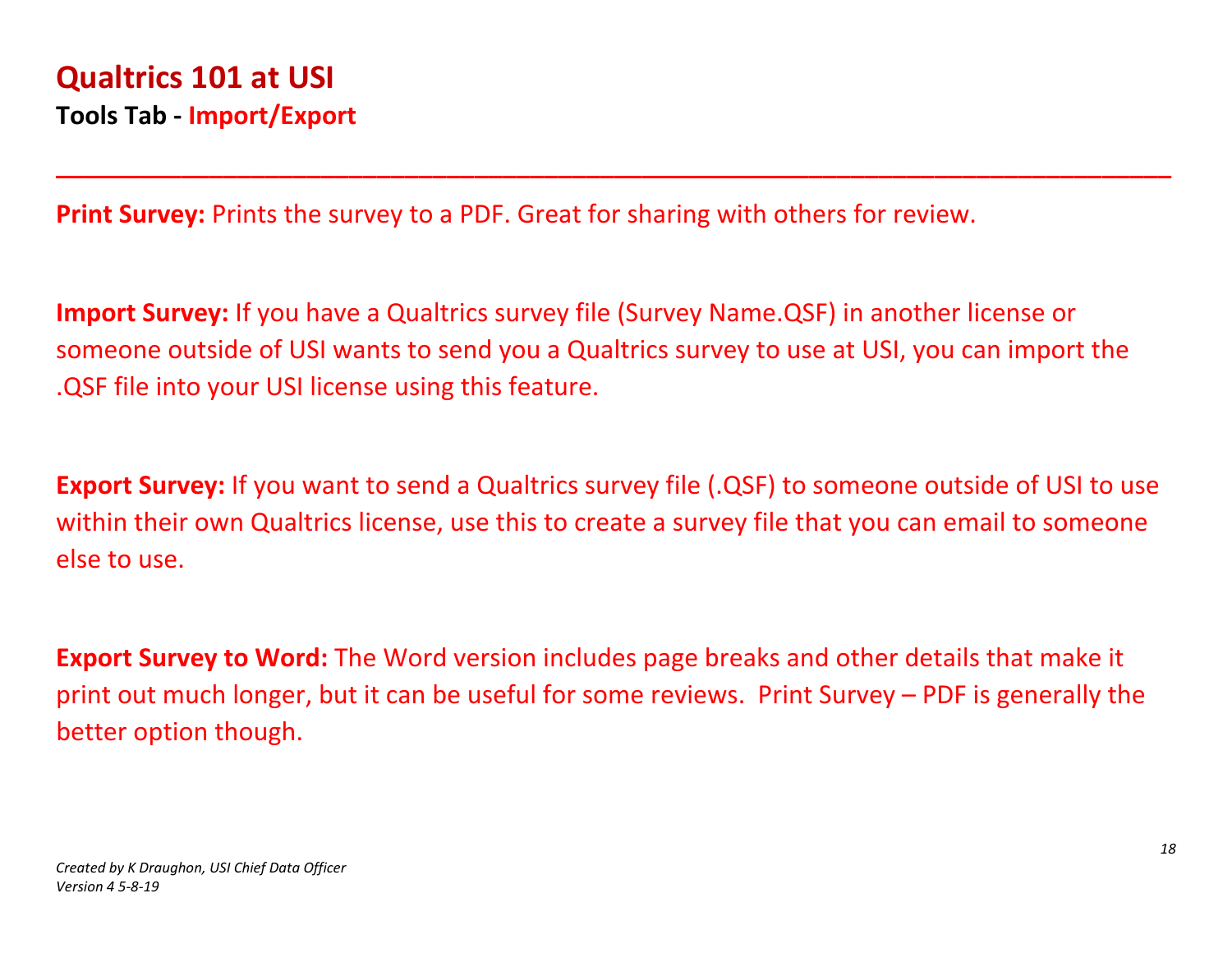## **Distributions**

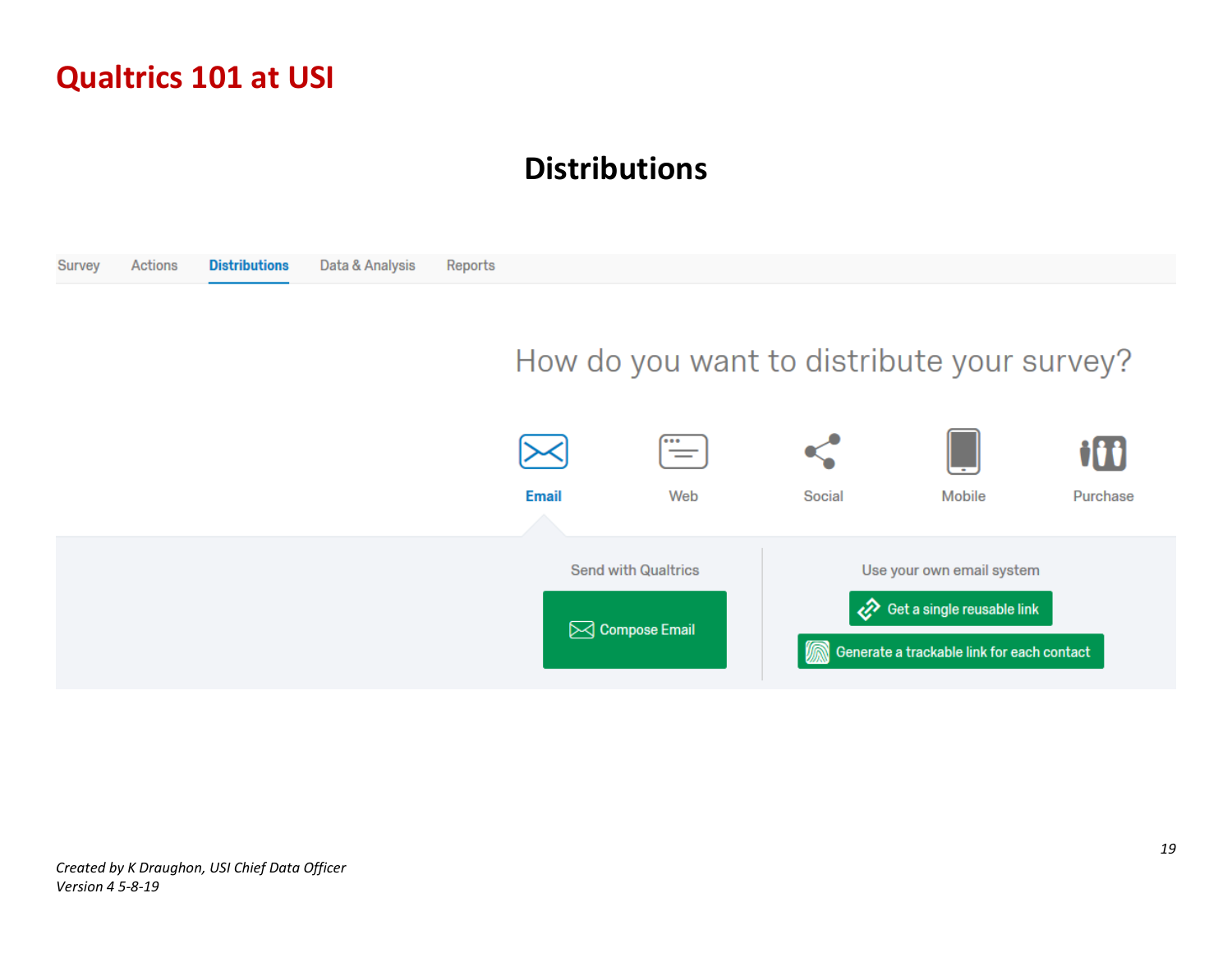## **Qualtrics 101 at USI Distribution – Anonymous Survey Link**

| <b>Distribution Summary</b><br>≡ |                                                                                                                                     |
|----------------------------------|-------------------------------------------------------------------------------------------------------------------------------------|
| <b>Anonymous Link</b>            | <b>Anonymous Survey Link</b>                                                                                                        |
| <b>Emails</b>                    | A reusable link that can be pasted into emails or onto a website,<br>and is unable to track identifying information of respondents. |
| <b>Personal Links</b>            | https://usisurvey.az1.qualtrics.com/jfe/form/SV_0O0xdkYdQSEr8pL                                                                     |
| Social Media                     | <b>Link Text</b>                                                                                                                    |
|                                  | <b>Qualtrics 101 Training Survey</b>                                                                                                |
| Offline App                      |                                                                                                                                     |
| 翜<br>QR Code                     | <b>HTML</b><br><a href="https://usisurvey.az1.qualtrics.com/jfe/form/SV_000:&lt;/th" target="_blank"></a>                           |

Use the Anonymous Link option to create a link to put in mass emails or on a website. Type in your Link Text, and it will create a blue link with the same name that you can copy and paste.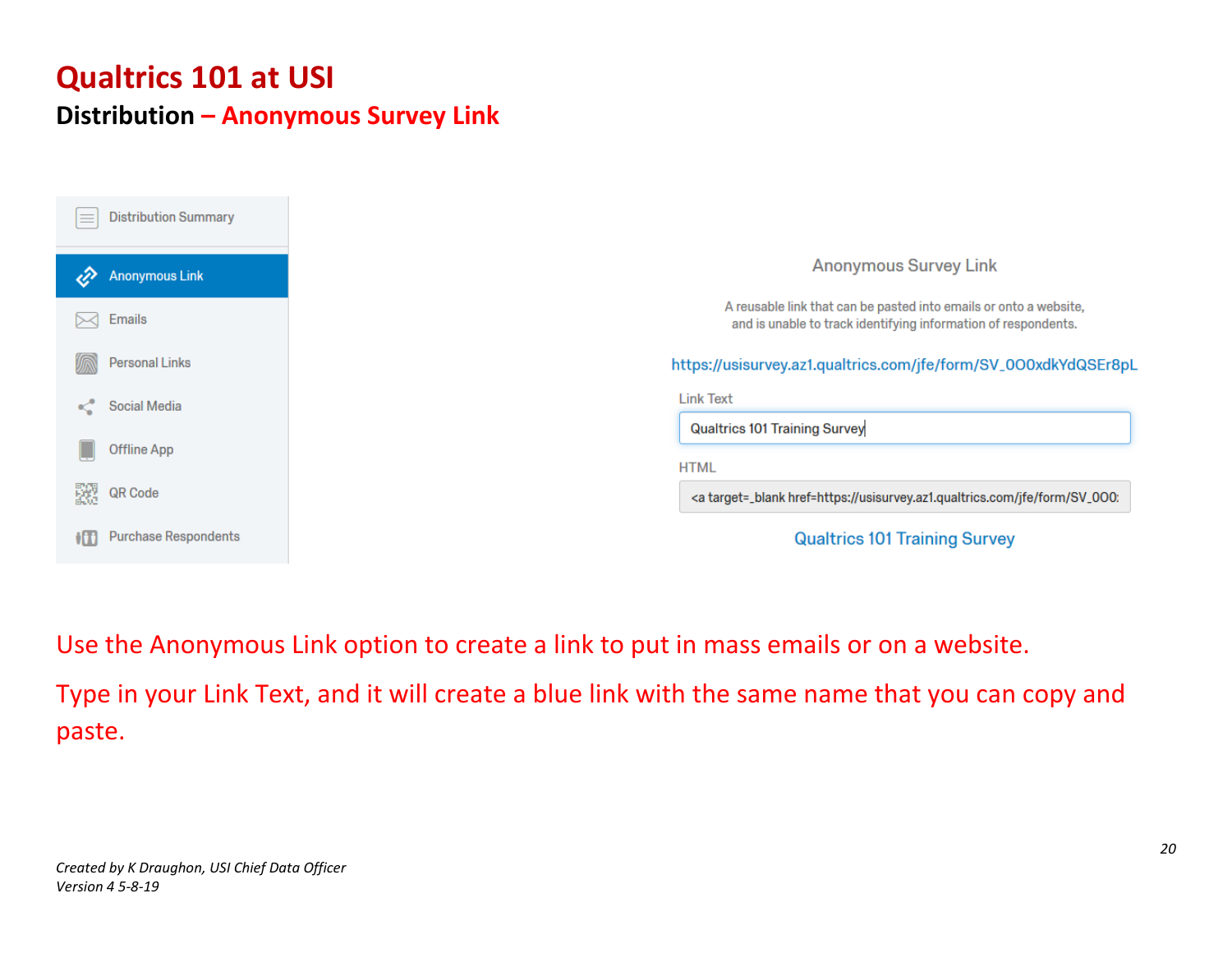### **Distribution – Emails Default**

| To:      | Select Contacts v                                                                                                                                                                                                                                             |                                                     |                                                  |
|----------|---------------------------------------------------------------------------------------------------------------------------------------------------------------------------------------------------------------------------------------------------------------|-----------------------------------------------------|--------------------------------------------------|
|          | From Address                                                                                                                                                                                                                                                  | From Name                                           | Reply-To Email                                   |
| From:    | noreply@qemailserver.com                                                                                                                                                                                                                                      | <b>Katherine Draughon</b>                           | Kat.Draughon@usi.edu                             |
| When:    | Send in 1 hour $\sim$                                                                                                                                                                                                                                         |                                                     |                                                  |
| Subject: | Subject                                                                                                                                                                                                                                                       | v                                                   |                                                  |
| Message: | Load Message v                                                                                                                                                                                                                                                |                                                     | Save As                                          |
|          | 眉<br>∺<br>${A}$<br>ન્થ્રિ<br>Font<br>∩<br>ÞВ<br>А.<br>亖<br>A<br>≘                                                                                                                                                                                             | I<br>υ<br>নি<br>$Size -$<br>в<br>疆<br>세리<br>≞<br>田田 | Less<br>$I_{\times}$<br>冊<br>$\circledcirc$<br>ę |
|          | Follow this link to the Survey:<br>\${I://SurveyLink?d=Take the Survey}<br>Or copy and paste the URL below into your internet browser:<br>\${I://SurveyURL}<br>Follow the link to opt out of future emails:<br>\${t://OptOutLink?d=Click here to unsubscribe} |                                                     |                                                  |

Use the Compose Email if you have an email list and want to send targeted reminders to nonresponders. Email lists must be uploaded as .CSV file into your Contact library first. Column headers must not have spaces in the titles (ex. Lname or Last\_Name, not Last Name) and the column with the email must be spelled with a capital E (Email) .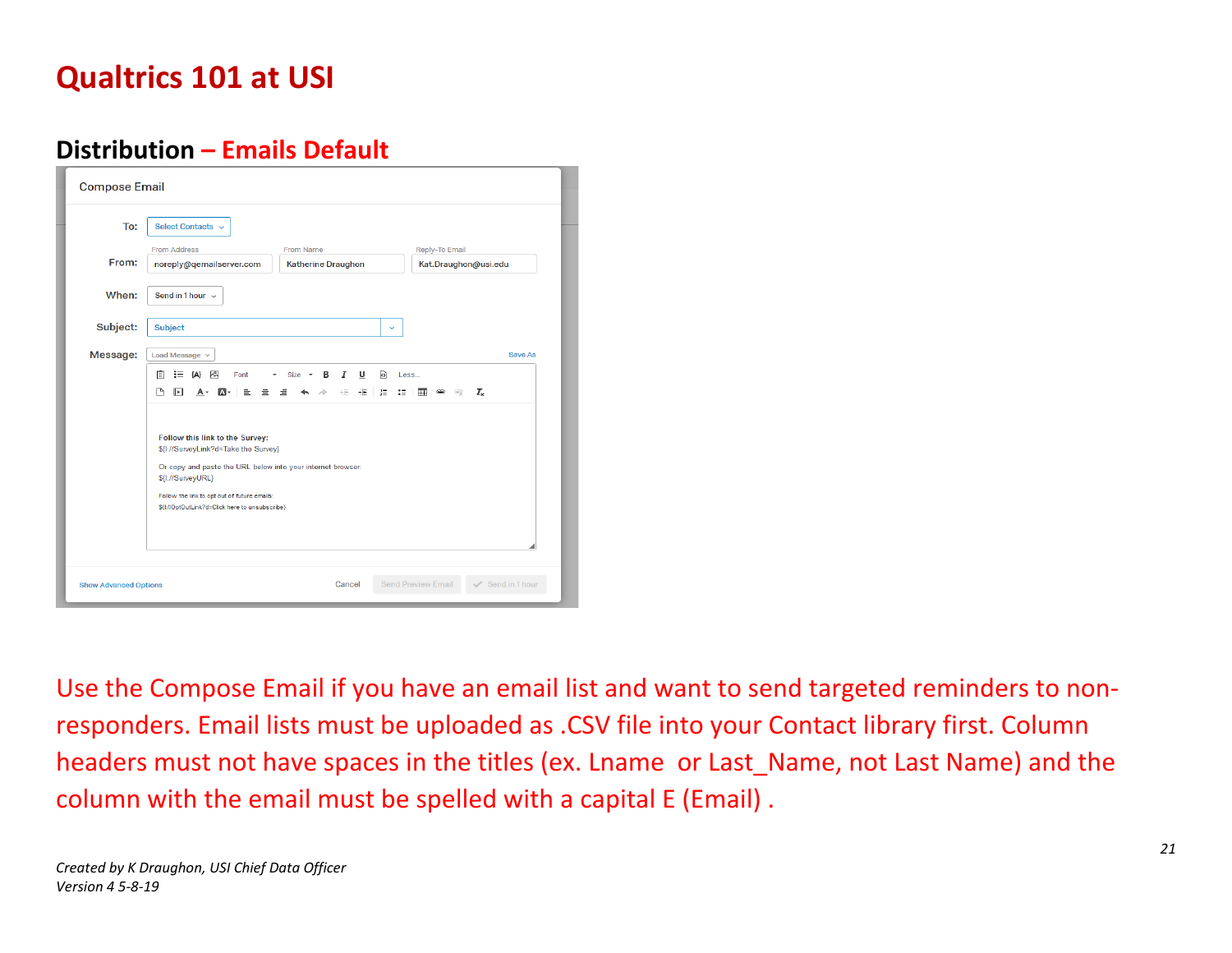# **Data & Analysis**

### **Data & Analysis – Default view**

| <b>Survey</b>                                                             | $\bigcirc$ Guide $\vee$<br><b>Distributions</b><br>Data & Analysis<br>Reports<br>Actions |                                                      |                                                            |                                                   |                                                                |                                                                                            |                                                                                     |                        |  |  |  |
|---------------------------------------------------------------------------|------------------------------------------------------------------------------------------|------------------------------------------------------|------------------------------------------------------------|---------------------------------------------------|----------------------------------------------------------------|--------------------------------------------------------------------------------------------|-------------------------------------------------------------------------------------|------------------------|--|--|--|
| Text <b>Exercise</b> Cross Tabs 4 <sup>2</sup> Weighting<br><b>E</b> Data |                                                                                          |                                                      |                                                            |                                                   |                                                                |                                                                                            |                                                                                     |                        |  |  |  |
| Recorded Responses 1<br>Add Filter $\sim$<br>Responses in Progress 0      |                                                                                          |                                                      |                                                            |                                                   |                                                                |                                                                                            |                                                                                     |                        |  |  |  |
|                                                                           | With Selected $\sim$                                                                     |                                                      |                                                            |                                                   | Page 1 of 1 $\vee$ $\rightarrow$                               |                                                                                            | $\blacktriangleright$ Edit<br>$\perp$ Export & Import $\sim$                        | $\lambda$ Tools $\sim$ |  |  |  |
|                                                                           | <b>Recorded Date</b>                                                                     | Q4 - Applicant<br><b>Information - First</b><br>Name | Q16 - Please describe what<br>type of pizza you like best. | Q32 - What toppings do<br>you like on your pizza? | Q6 - Are you a member of the<br><b>USI Alumni Association?</b> | Q21 - Please indicate how much you typically<br>spend on the following items per wee - Gas | Q9 - Please indicate how much you agree<br>with the following statement. I love piz | Actions                |  |  |  |
| $\Box$                                                                    | Mar 20, 2019<br>12:58 PM                                                                 | Kat                                                  | <b>Turonis Iron Man</b>                                    | pepperoni                                         | $\overline{N_0}$                                               | 10 <sub>1</sub>                                                                            | Strongly agree                                                                      | $\vee$                 |  |  |  |
|                                                                           | Page 1 of 1 $\sim$                                                                       |                                                      |                                                            |                                                   |                                                                |                                                                                            |                                                                                     |                        |  |  |  |

- 1. Quick look at # of recorded responses
- 2. Responses in Progress are surveys that are currently being taken or that someone has stopped before the end of the survey/has not clicked "submit" and the survey data has not been recorded yet.
- 3. You can add different columns to look at in the default view by hovering over the table and clicking on the Green + and then adding the variable you want to see.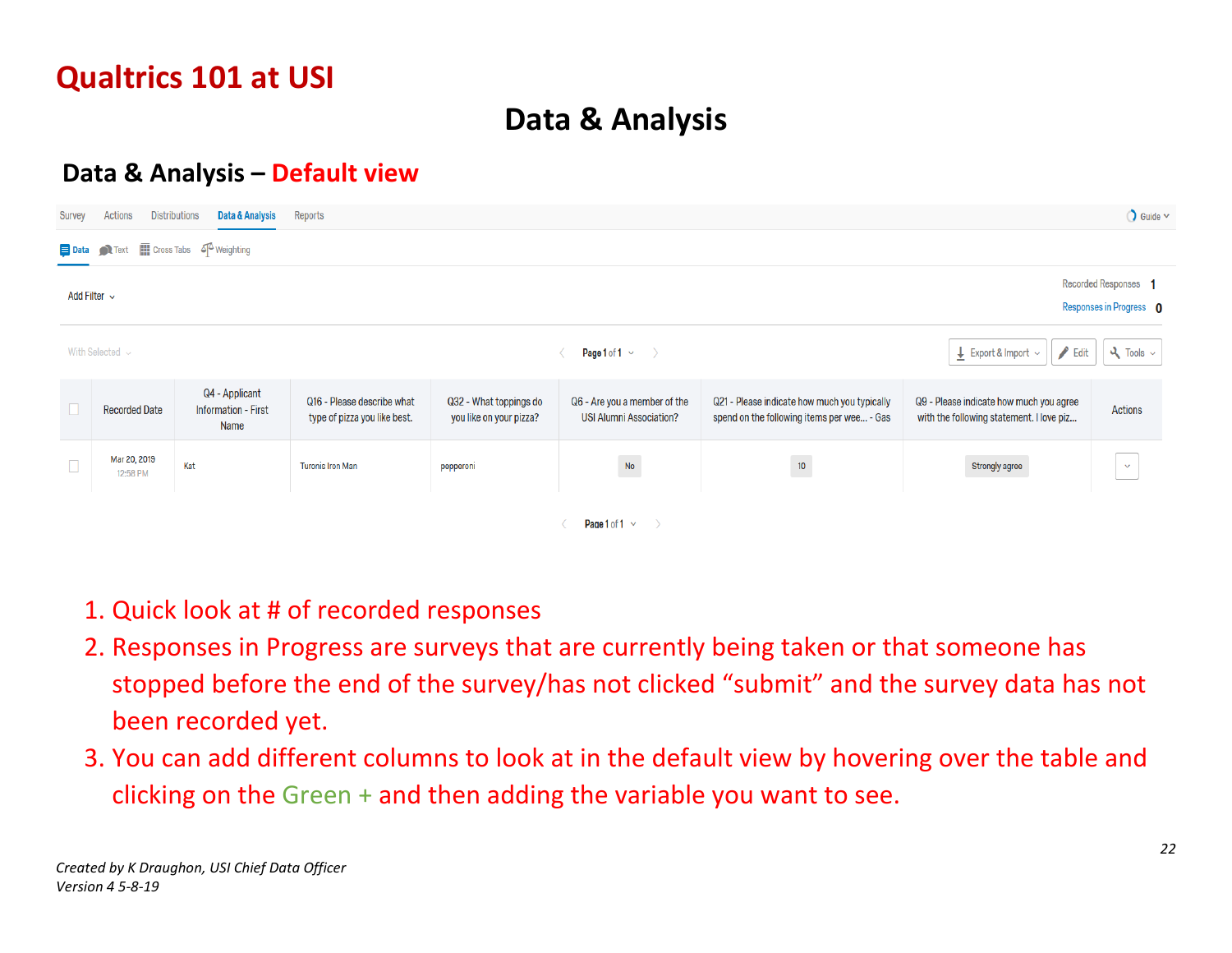### **Data & Analysis – Export & Import**



Use the Export Data to download your data file as a .CSV (Excel) or SPSS data file.

| <b>Download Data Table</b>                                                                                                                 |                                                                                                                                                                                                                                                                                                                                                                                           |                     |                                       | <b>Use Legacy Exporter</b> |                       |  |  |  |
|--------------------------------------------------------------------------------------------------------------------------------------------|-------------------------------------------------------------------------------------------------------------------------------------------------------------------------------------------------------------------------------------------------------------------------------------------------------------------------------------------------------------------------------------------|---------------------|---------------------------------------|----------------------------|-----------------------|--|--|--|
| <b>CSV</b><br><b>CSV</b>                                                                                                                   | <b>TSV</b><br>XML<br><b>SPSS</b><br><b>User Submitted Files</b><br>Tableau<br>Comma separated values<br>This is a .csv file that can be imported into other programs. Each value<br>in the response is separated by a comma and each response is<br>separated by a newline character. If your responses contain special<br>characters and you will open this export in Microsoft Excel we |                     |                                       |                            |                       |  |  |  |
| recommend using the TSV export. Qualtrics CSV exports use UTF-8<br>encoding, which Excel will not open correctly by default.<br>Learn More |                                                                                                                                                                                                                                                                                                                                                                                           |                     |                                       |                            |                       |  |  |  |
|                                                                                                                                            |                                                                                                                                                                                                                                                                                                                                                                                           | Download all fields | Use numeric values<br>Use choice text |                            |                       |  |  |  |
| <b>More Options</b>                                                                                                                        |                                                                                                                                                                                                                                                                                                                                                                                           |                     |                                       | Close                      | $\downarrow$ Download |  |  |  |

Click the *More Options* and select "Split multi-value fields into columns" for multiple choice/select all that apply questions when downloading a CSV file.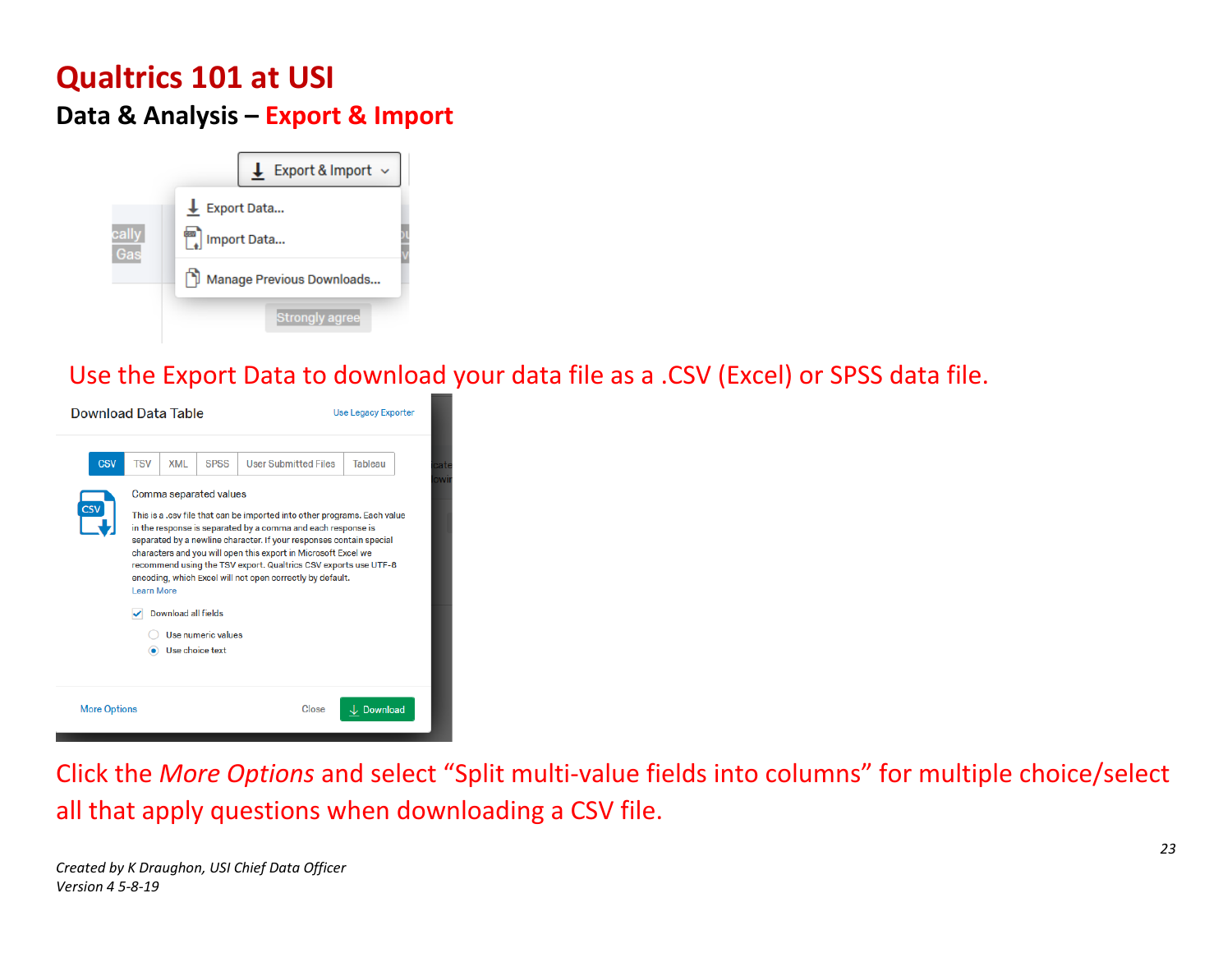### **Data & Analysis – Tools**



You can delete records using Tools – Delete Data.

To remove "test data" – delete the Survey Previews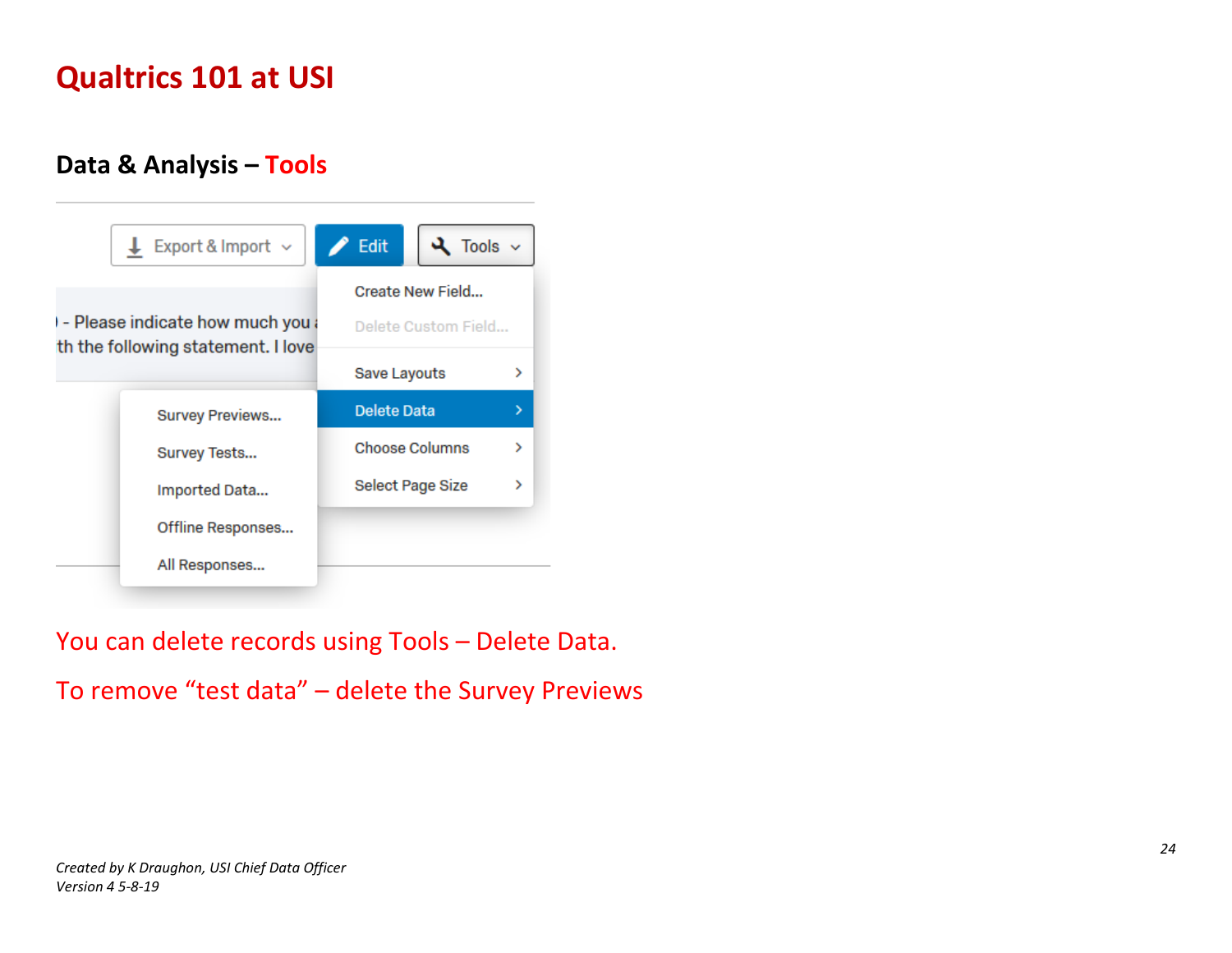### **BLOCK OPTIONS – Changing the previous and next arrow buttons**

| <b>Block Options</b>      |
|---------------------------|
| View Block                |
| View Block In Survey Flow |
| Collapse Questions        |
| Lock Block                |
| Question Randomization    |
| Loop & Merge              |
| Next/Previous Button Text |
| ▲ Move Block Up           |
| Move Block Down           |
| Add Block Below           |
| Copy Block                |
| Copy Block To Library     |
| Copy Questions To Library |
| Delete Block              |
|                           |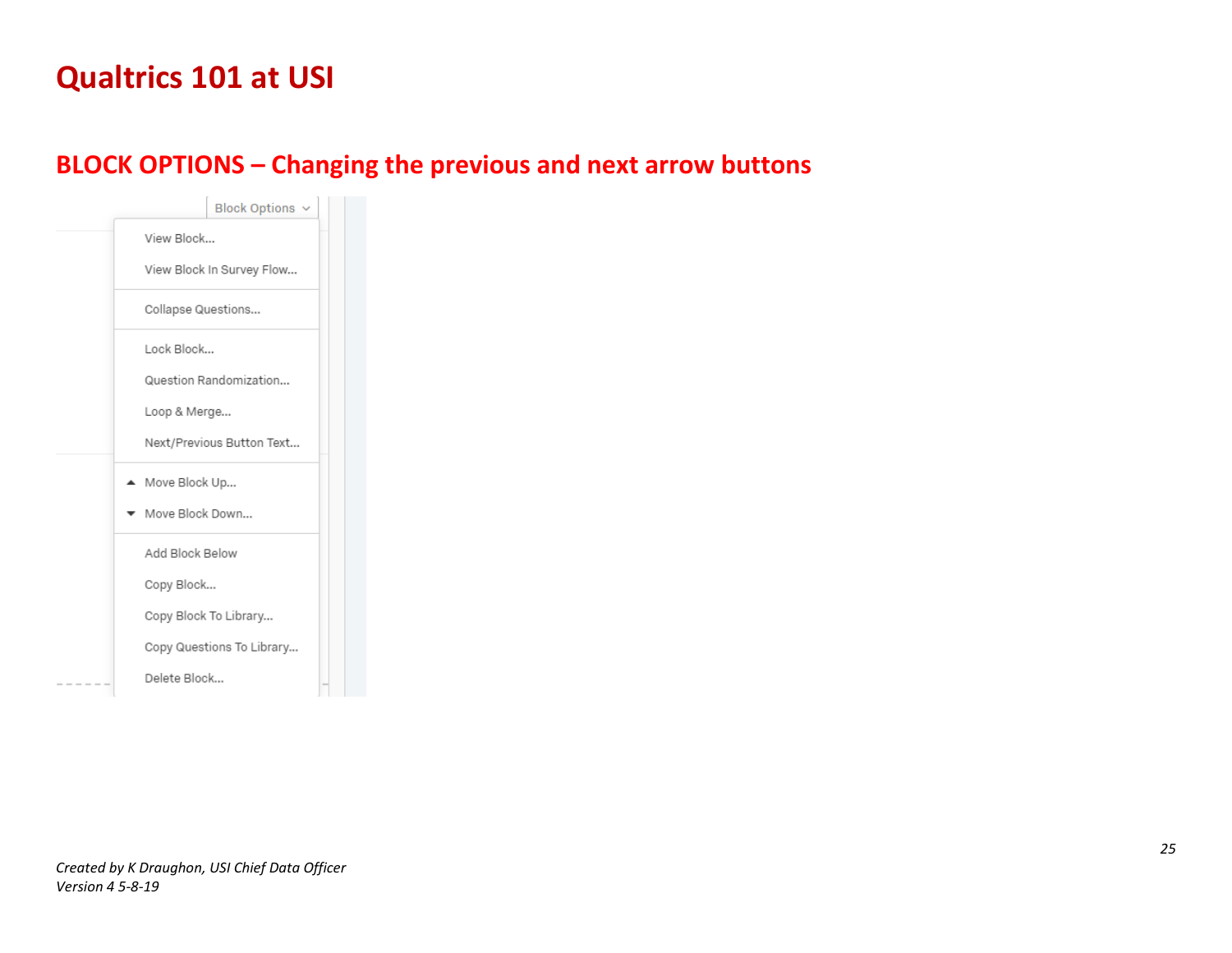You can change the previous/back arrow buttons to text. It is recommended to change them to Back and Continue. For the final Submit Block – change the next arrow to "Submit" so that the respondent knows they are at the end of the survey.

| <b>Next/Previous Button Text</b>                           |       |             |
|------------------------------------------------------------|-------|-------------|
| <b>Previous Button Text:</b><br>Next Button Text: Continue |       |             |
|                                                            | Close | $\vee$ Save |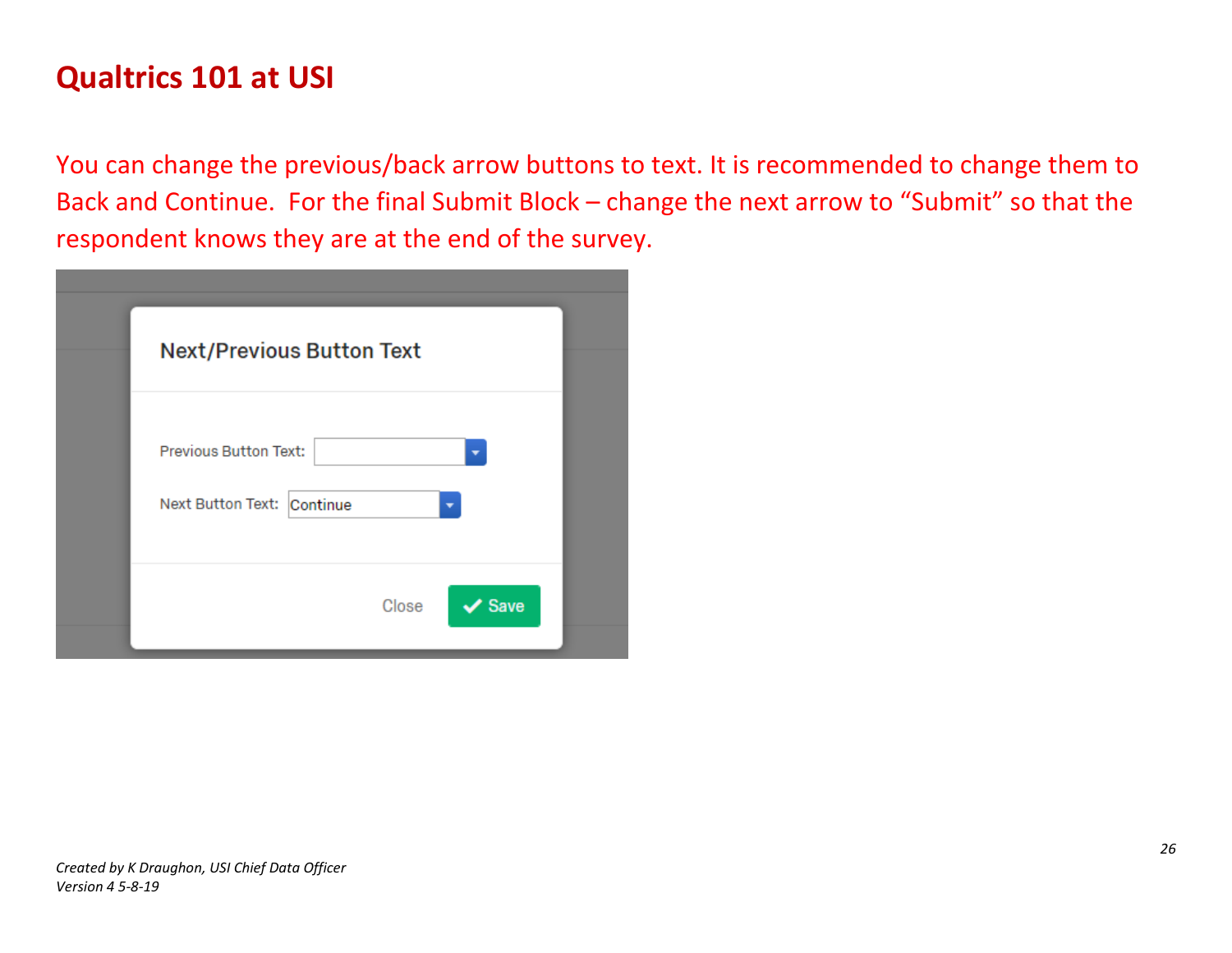#### **Preview – Testing your survey**

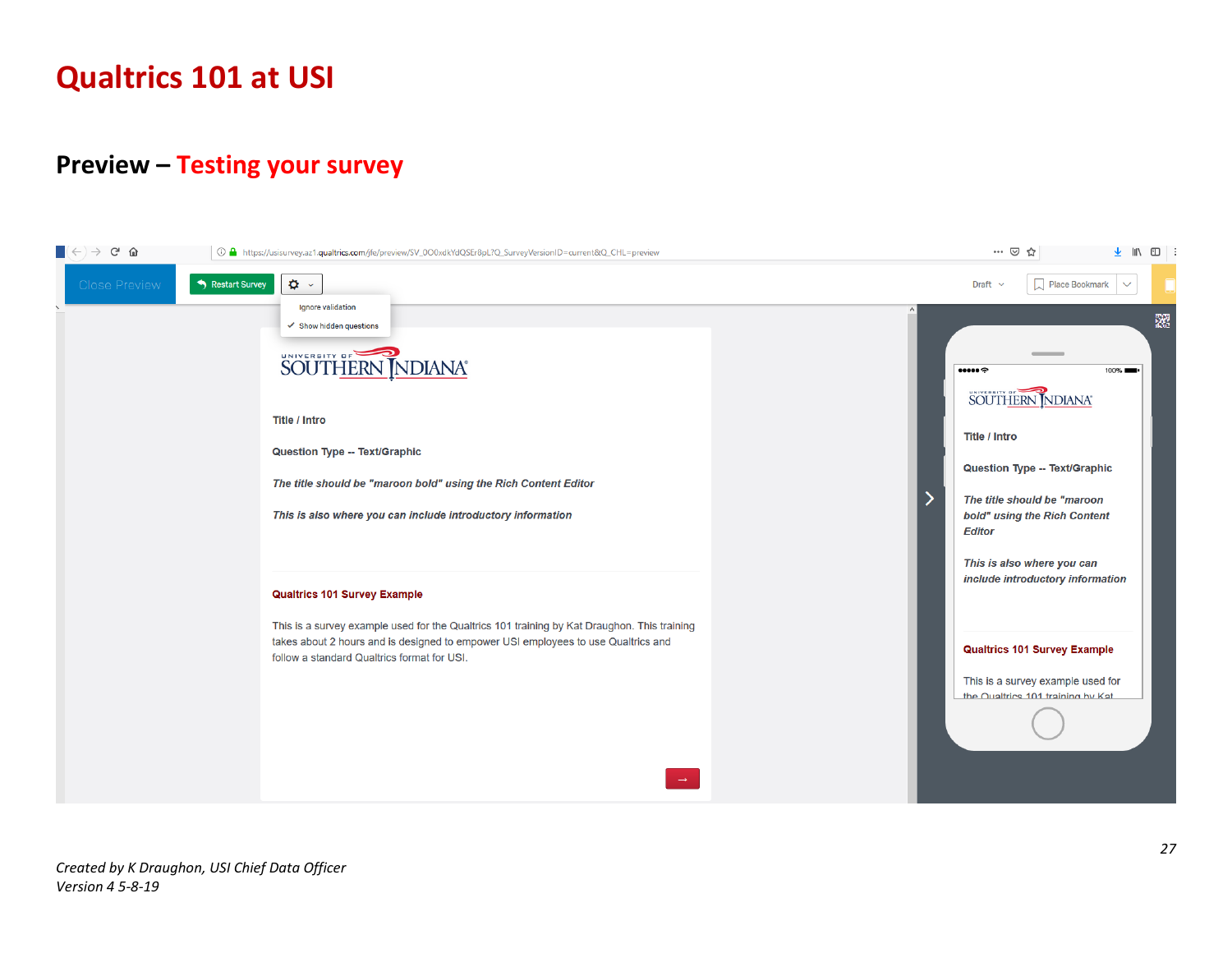#### **Preview – Testing your survey**

- 1. It is essential that you test your survey multiple times, all the way through submission.
	- a. Auto-Renumber questions (under Tools)
	- b. Run spell check (under Tools Review)
	- c. Change the back/forward arrow buttons to "Back" and "Continue" (you will need to do so for each Block)
	- d. Look for formatting issues
	- e. Look for places to add page breaks so the form/survey it doesn't run on or require a lot of scrolling
	- f. Review the end message and any trigger email messages by entering your own email as the respondent
	- g. Review the actual data file to make sure the data is coming in as you would expect
	- h. Check that the answer categories match the questions
	- i. Test any skip logic, display logic, and /or forced responses
	- j. To move through the survey without testing logic check "ignore validation" (only after you've tested the logic).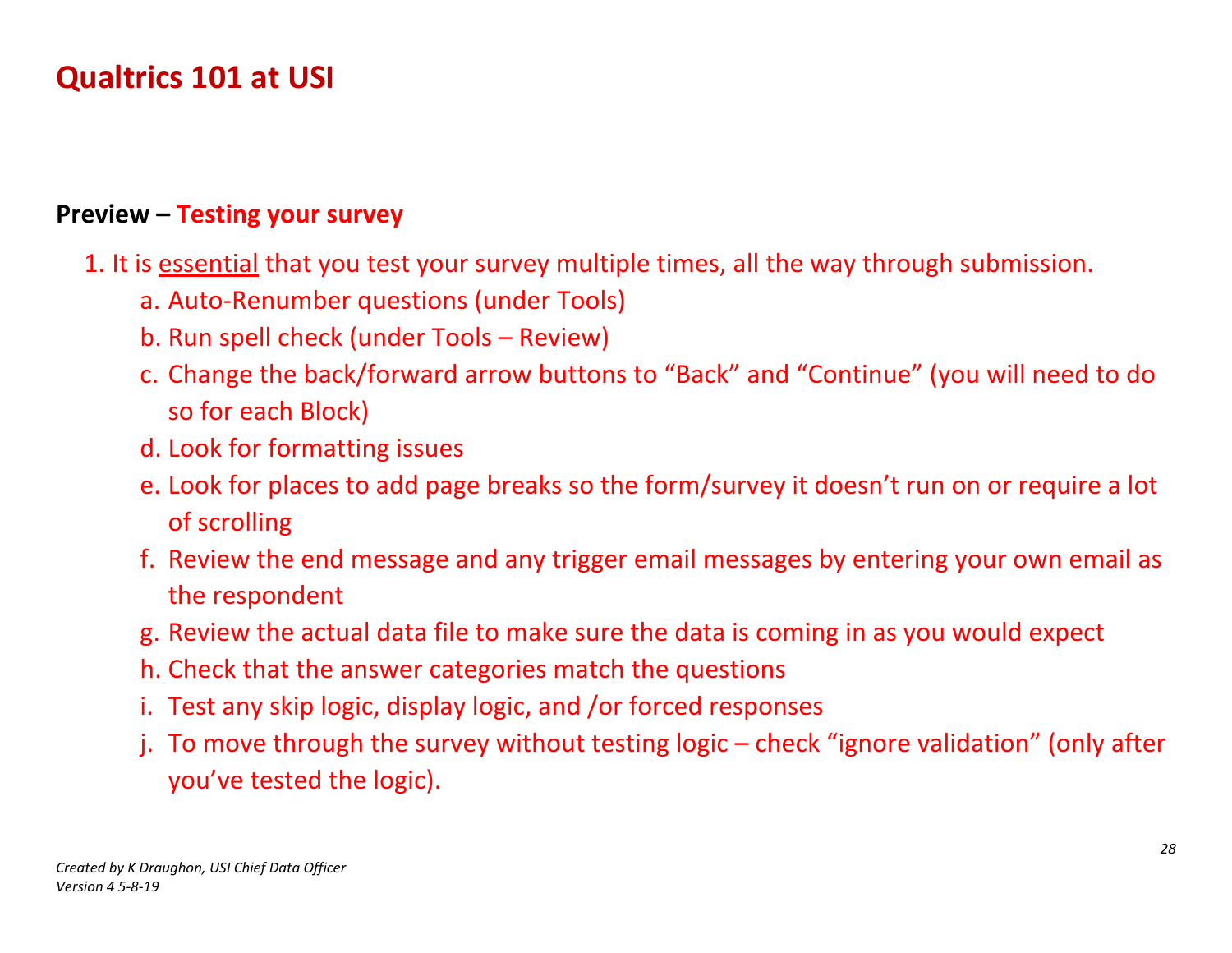# **Qualtrics 101 at USI Good Survey Design Tips**

As a rule – survey questions should be written the same way you would ask them out-loud to someone.

Example of a questions answer mis-match/bad grammar

**Please indicate your level of satisfaction with the career discussion you just had:**

| (Very Much) 5 |  |  |  |  | 1 (Not at all) |
|---------------|--|--|--|--|----------------|
|---------------|--|--|--|--|----------------|

Revised versions:

# **Please indicate your level of satisfaction with the career discussion you just had:** *Very satisfied - 5 4 3 2 1 - Not At all Satisfied* -OR-**Please indicate how much you agree with the following statement: The career discussion was helpful to me.**

*Strongly Agree, Agree, Neither Agree nor Disagree, Disagree, Strongly Disagree*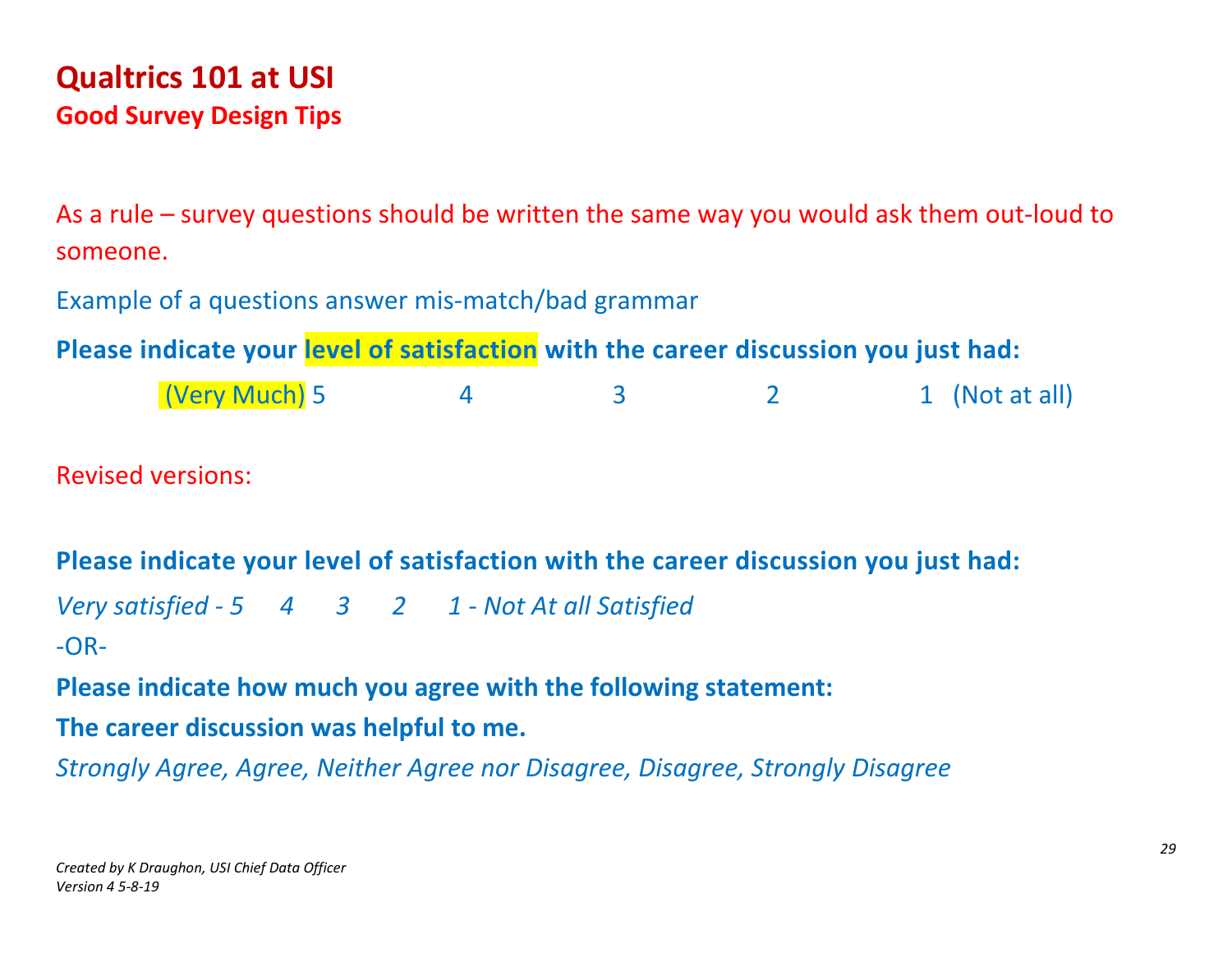- 1. Don't use acronyms, but if you must, spell them out the first time used.
- 2. Use Screener questions to shorten a survey.
	- a. Do you like pizza? Yes or No
		- i. If yes, use Display Logic to display the question: What kind of pizza do you like?
		- ii. If no, it will go to the next question.
- 3. Use page breaks liberally, especially on long surveys. Also use page breaks when the question topics or question types change.
- 4. Don't make any assumptions on behalf of the respondent, i.e. don't assume he or she will understand a question just because you do. Best to test your survey on someone who is not familiar with the topic.
- 5. Survey Design Golden Rule if you dropped a copy of the survey in the parking lot, could anyone who picked it up be able to understand it and complete it?
- 6. Survey formatting sets the tone for the survey. You want the survey to look professional, be easy to use and understand. Be consistent throughout with the look and feel of the survey (i.e. same font size, type, color, question styles, spacing between lines, etc.)